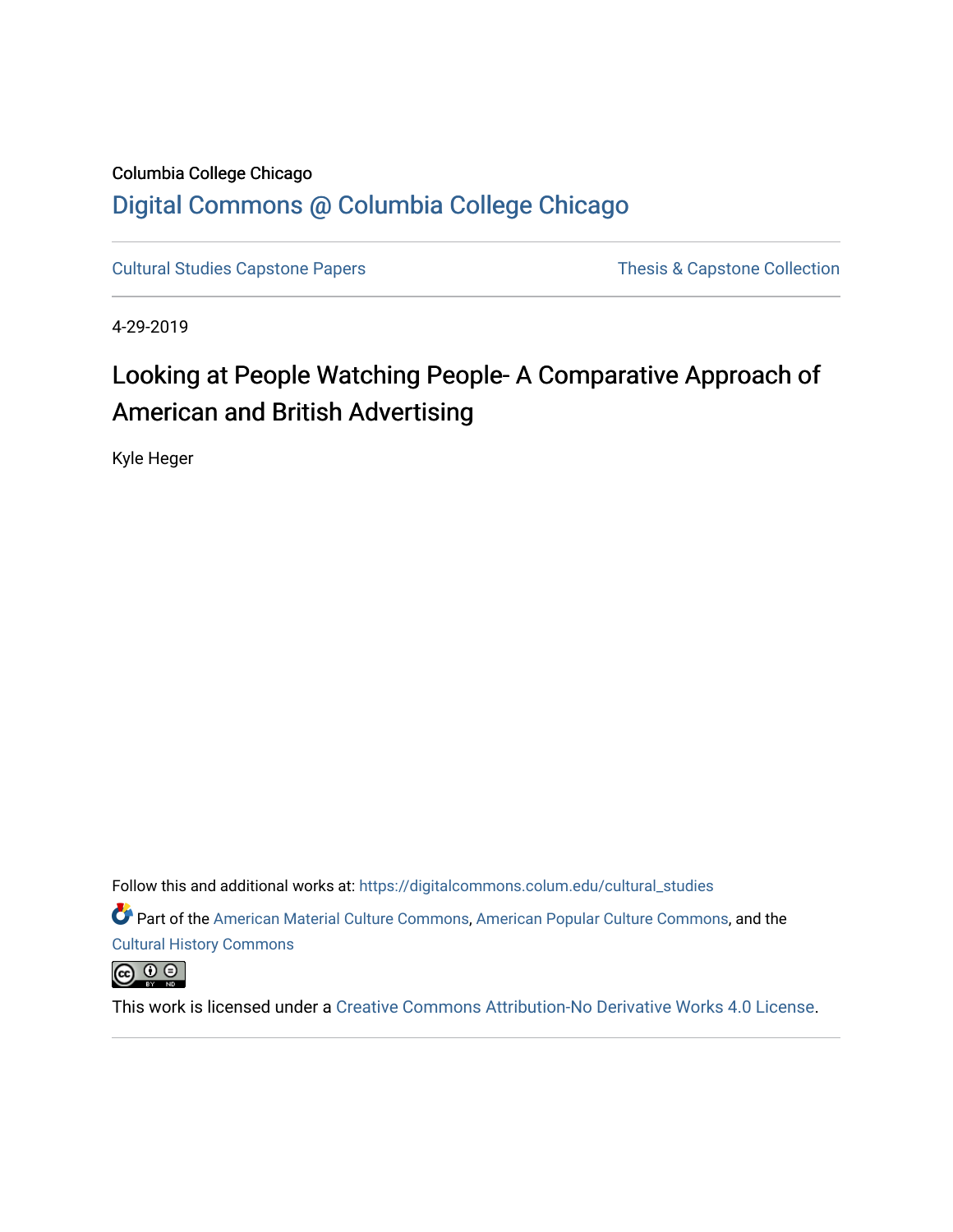Looking at People Watching People: A Comparative Approach of American and British Advertising

Kyle Heger CULS 402 Capstone II Jaafar Aksikas 04/15/2019

**Abstract:**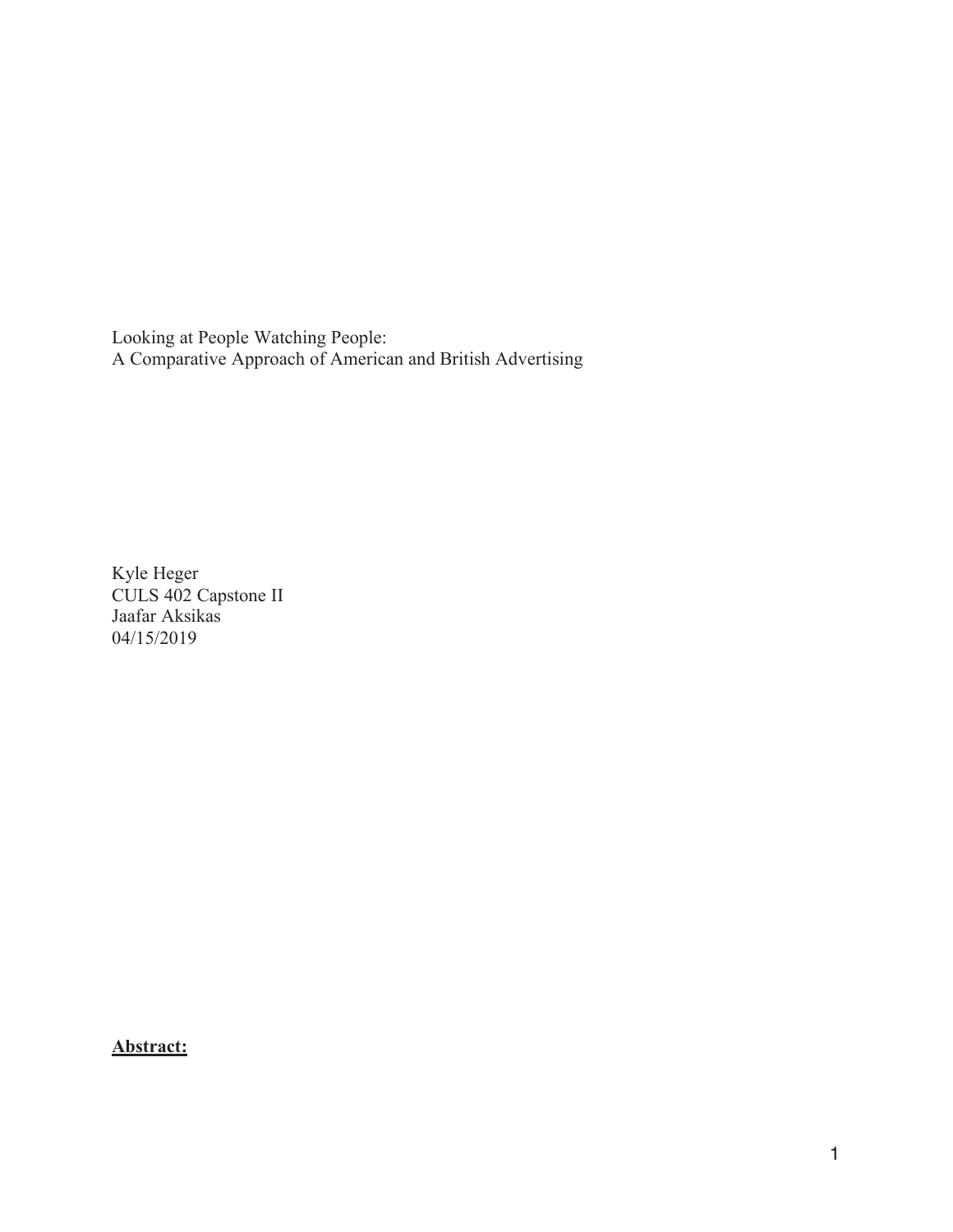Advertising reaches millions of audiences every day, yet some of the most impactful ads only appear once, while other advertisements thrive in a world where audiences are most receptive to what the campaign is feeding to the masses. Spaces like the Super Bowl, ads created for the wonders of television are the bridge between artificial realism and situational experiences that most people can relate or aspire to, but what if one person's experience is leaning towards misrepresentation? In this paper, I'll be using media studies to dissect American advertising, through its construction of non-profit advertising and responding to the form of strategy being used.

Keywords: public service announcements, advertising, shock advertising, television studies, Mad Men, representation

### **Introduction:**

 Advertising, much like films and television, can be viewed within Henry Giroux's conception of popular culture, "as a serious object of politics and analysis" (164). Advertising, seen and consumed daily by many, also offers a reason to get up off the couch to use the restroom or to go on your mobile phone. In today's market, you can leave one's space of viewing media and see the ads you were trying to avoid pop up in the new platform you've redirected your attention to. Advertising in its print form, is now competing with fast-paced advertising, placed within our social media platforms and internet pages. The digital age has now expanded how society acknowledges these strategies, the development and the digitized transformation of advertising. In this project, I will be looking at advertising through the lens of the non-profit sector and dissect how media makers distribute and circulate information for their target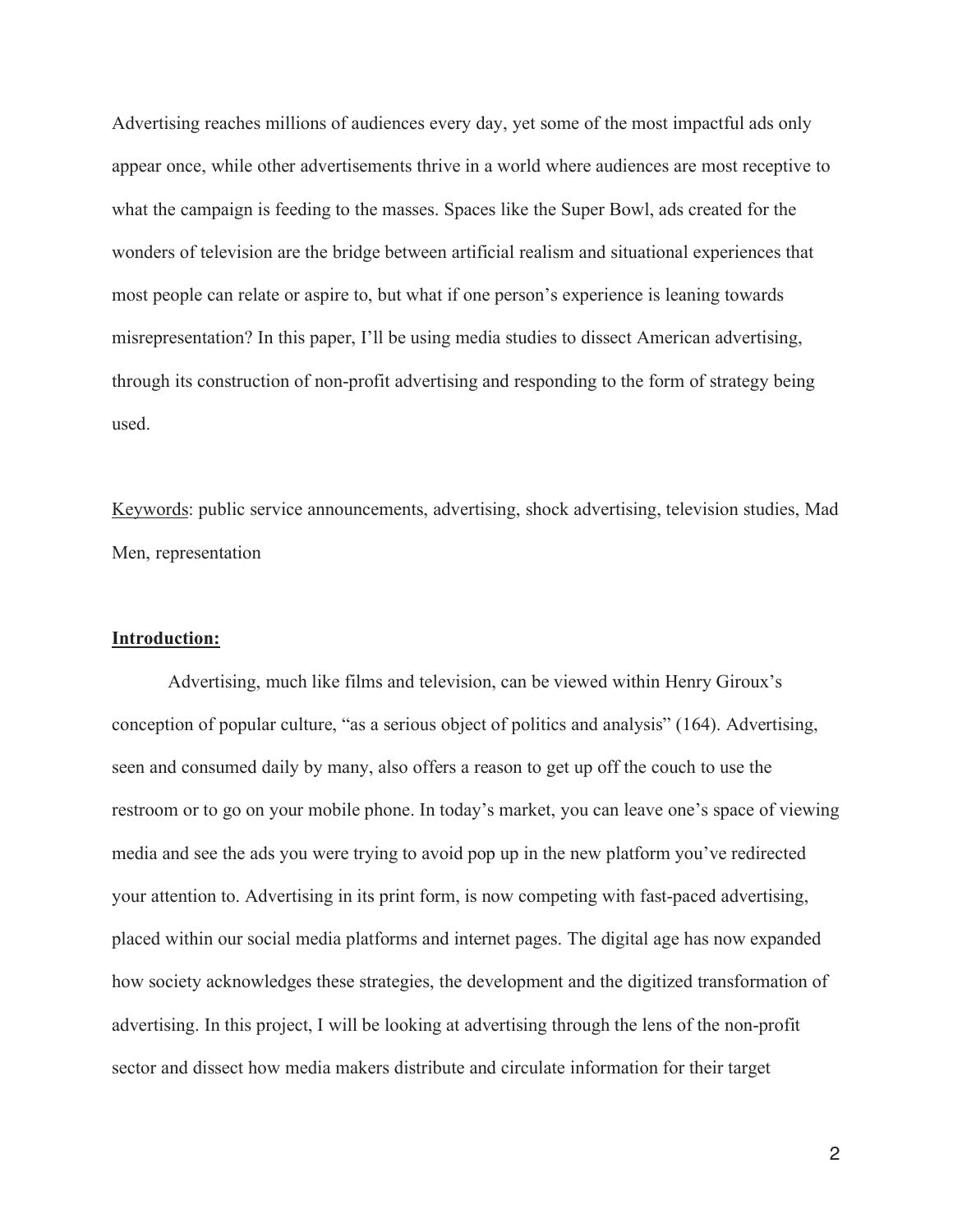demographics. From the strategy, the copy and the importance of the ad when it is placed within the consumer's hands and eyes, we can see how advertising is a serious object of both analysis and the political framework it provides.

 As I explore the public service advertisement, we can see the differences between both the American and the European advertisers' approach towards the mode of storytelling. The form and construction of a public service announcement, birthed from televised advertising, provides more voices to the world of advertising and consumerism. This project bridges the birth of television post-World War II to how advertisements are being created at a rapid speed for the digital platform; the digital advertisement creates a whole new conversation in the world of advertising. Public service advertisements functions within both countries however it wasn't until 1998 when the Don't Look campaign went public from British charity NSPCC. The level of shock-advertising became well aware of how to tell a story. European advertisements from 1998 moving forward have evolved faster and became bolder while American public service advertisements didn't catch up until 2005's creation of the Montana Meth Project.

 American Public Service Advertising, defined by the Broadcast Education Association, is "an opportunity for non-profit or not for profit organizations to benefit from donated ad time or space whenever traditional advertising runs: in print for, online, on broadcast outlets, or out of the home". Advertising also "plays a key role in the development of both the medium of TV and the disciplinary matrices of television studies in the United States" according to Anna McCarthy in her text *Television and Public Service in the United States: Writing The History Of A Problem*.

#### **A Critique on the Birth of American Television**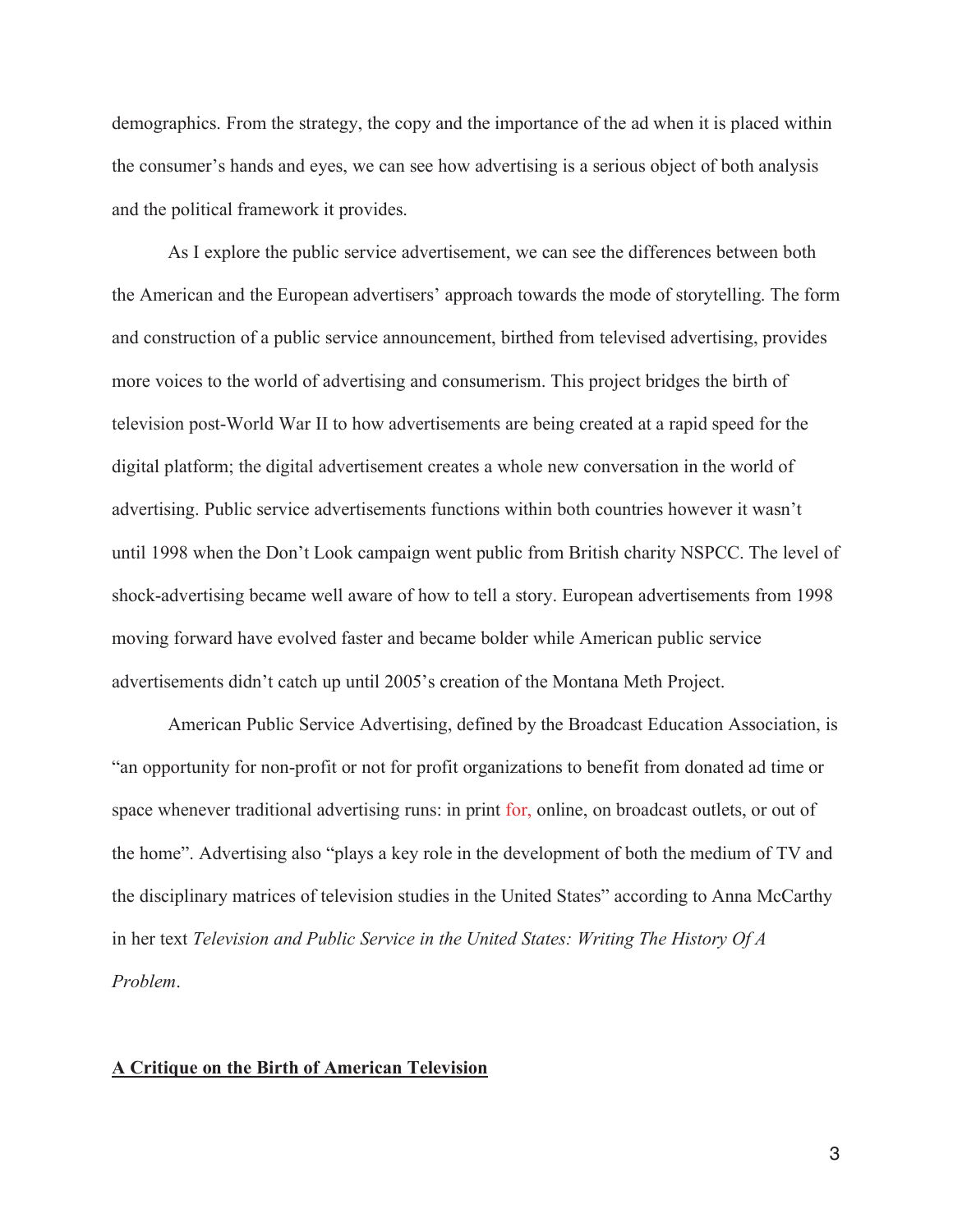As written in *As Seen on TV: The Visual Culture of Everyday Life in the 1950's*, Karal Ann Marling writes that "television was a picture window on faraway places," and we have to remember that television only paints the picture of artificiality because nothing is the same outside of the television set (81). Consumer culture allows television viewers to see the newest of new things and the buy-in within the consumer translates into consumeristic ideals by allowing strategy and life to come alive in front of our eyes.

 Commercials in the 1950's and the 1960's allowed the viewer to see themselves as new subjects and to imagine this new subjectivity as immediately related to the use-of advertised products, regardless of whether it was soap, toothpaste, or any other beauty product. In fact, this tactic is still being used in advertising today by re-envisioning these mundane products to sell new subjectivity to the masses. Commercials' use of a jingle or a catch phrase helps the consumer remember the product for years to come because of the joy and subliminal phrasing within the choice of language and the music. In the world of public service advertising, there is no real catch phrase because the worlds of situational experiences are mirrored with the artificial reality that representation presents for the viewers at home, and the two are blended together so methodically and precisely. While commercials and television offer a pathway into uncharted worlds, re-representing the lives of people that live in the world, we are only able to do so much within a thirty, a sixty or ninety-second spot. As the creation of television has gathered audiences and families together, huddled around the TV we have to realize the challenges of American advertising and how messages suitable for families and children are sold to us through the confinement of a thirty or sixty second spot. In the 1960's to 1970's, we saw public service advertisements that were few and far between. It wasn't until the emergence of the "Keep America Beautiful" ads of Susan Spotless in the early 1960's and the crying Native American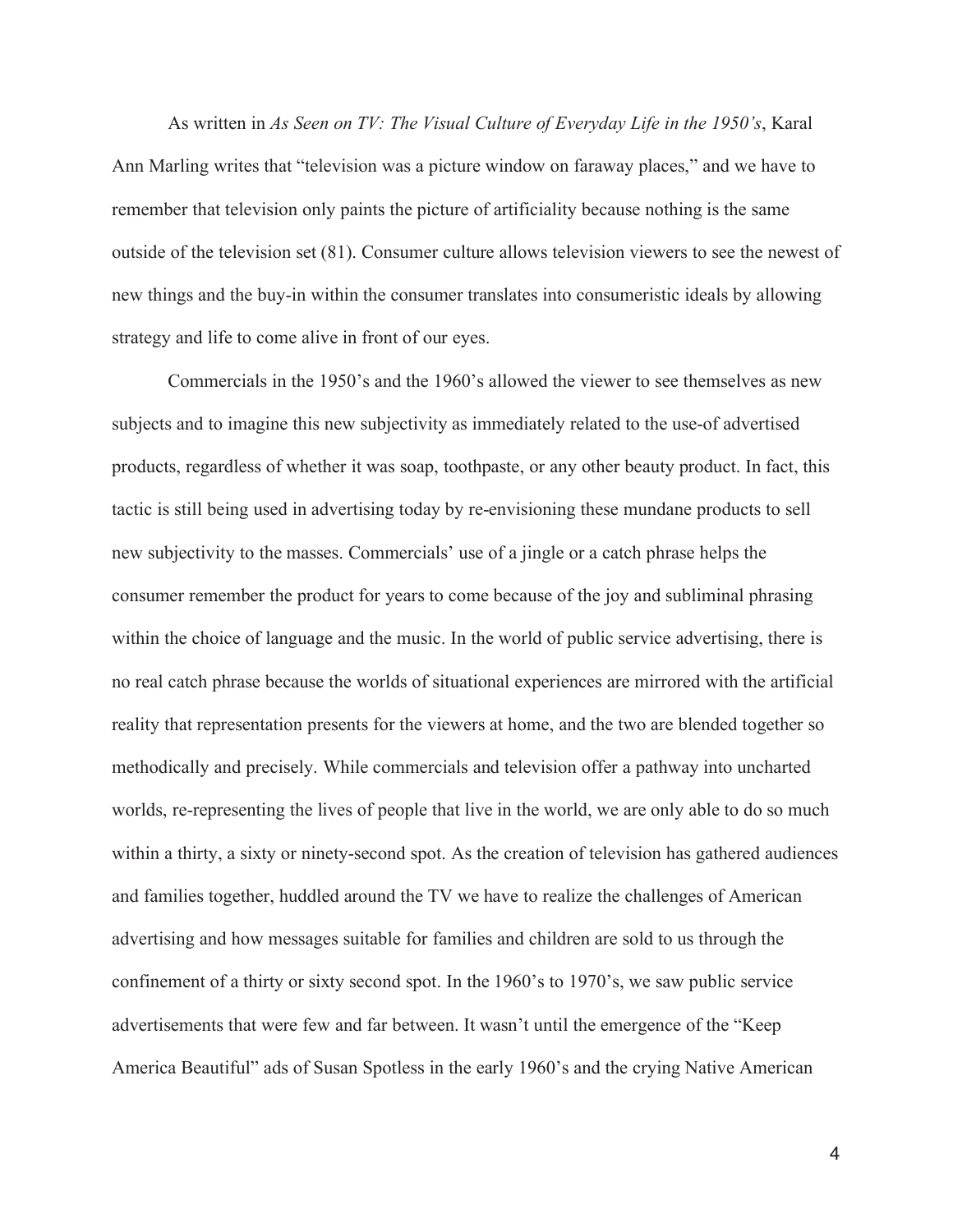male in the early 1970's, that we start to see a true shift in how advertising is supposed to send a message to the masses. Advertising in the public service space used the mode of television to talk to its biggest demographic: children. Children through television are being exposed to shows like Sesame Street and Mister Rogers Neighborhood, as well as Saturday morning cartoons. These television shows are offering ways for children to see themselves and hear themselves on the screen. They are also distracting children by showing them who they can look up to but disregard real people and their ways of approaching real-life topics. Advertising often misrepresents how the child is supposed to be seen or heard by letting them become less than when being targeted for an ad. In the 1970's into the 1990's, we see an explosion of cartoon and fictional figures and no sight of as adult figures discussing important safety tips, from: eating sensibly to brushing our teeth, to heavier topics like crossing the street, saying no to drugs, and smoking. Public service advertisements in the 1980's aimed at children used animation to the advertiser's advantage. While the animation isn't a bad thing, the technique of familiarity is what the advertisers want: a strategic mode in captivating one of the biggest consumers of products, children. The strategical move to employ artificial realism through cartoons and never through an actor is what makes the child become familiarized with the product being sold to them, at and extremely young age. Advertiser's cannot sell the idea of people's lived experiences to the child but they can provide artificiality that keeps the child coming back for more, to sit in front of the television for longer periods. Carol Byrd-Bredbenner writes in her essay *Saturday Morning Children's Television Advertising: A Longitudinal Content Analysis*, that: "Television is one of the greatest educators ever invented: it influences the attitudes, behaviors, and values of viewers—intended or not—beginning before children can walk, talk, read or write" (382-83).

 $\sim$  5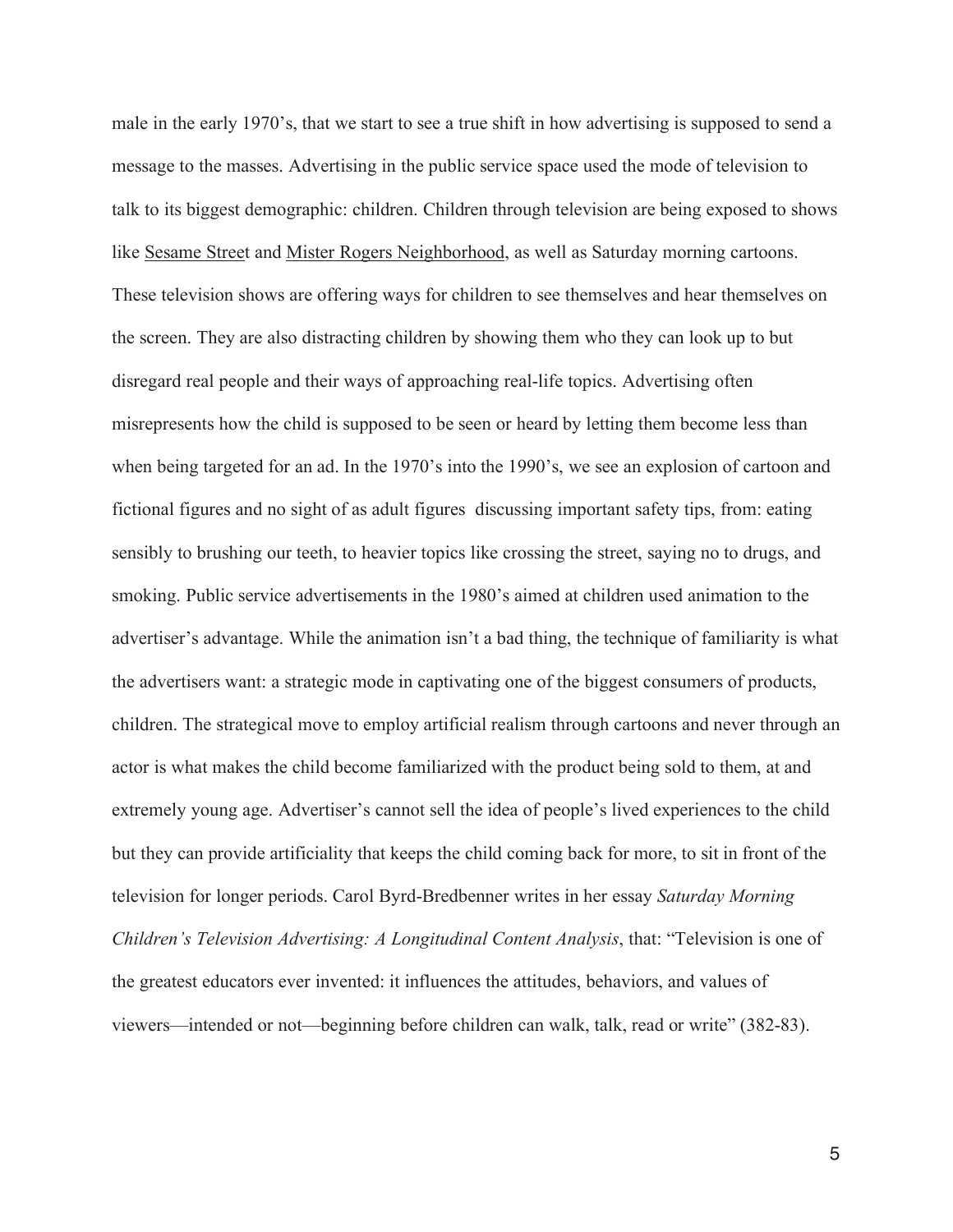In a flash, advertising transports us into a dimension of sound, space and voice. However, some messages we are given do not show happy endings and the modes of sound and voice offer new ways of understanding, new ways of listening and looking at a social problem. Most American public service advertisements sell the situation that is coated with a message of hope. American advertisers do not push the audience into the harsh reality that the world has to offer. European charity ads often exploit the situation inside the ad during moments of destruction and devastation. Public service advertisements in Europe shock audiences into paying attention to the issues being presented. This exploitation of an advertiser's representation of child abuse or neglect, drunk driving and organizations that help youth at risk and help stop cruelty to young people is what sets these advertisers apart. These themes, as depicted in European advertising, are meant to shock you and also sell you the nightmare-like qualities that actual people experience on a daily basis.

 Watching television is an activity for coming together but the programming being shown might not always present life in actual form, much like a reality show where most of it is scripted or a sitcom where we know the life presented is fictional. If done well, television programming can show us real representations of people in their homes or out in the streets. Advertising does do this through the mode of the public service advertisement, may it be through the Partnership For a Drug Free America or Montana Meth Project in the United States. The worlds of artificial realism and situational experiences carefully crafted through the advertiser's eyes often presents the horrors (shown on screen-or not) by letting them live with a sense of emptiness, when sandwiched with a jingle or imagery that presents a sense of banal joyfulness, that only this product can fill your life with. How can a misrepresentation or a caricature of someones lived experience deter the message that the public service advertisement wants to provide? If

 $\sim$  6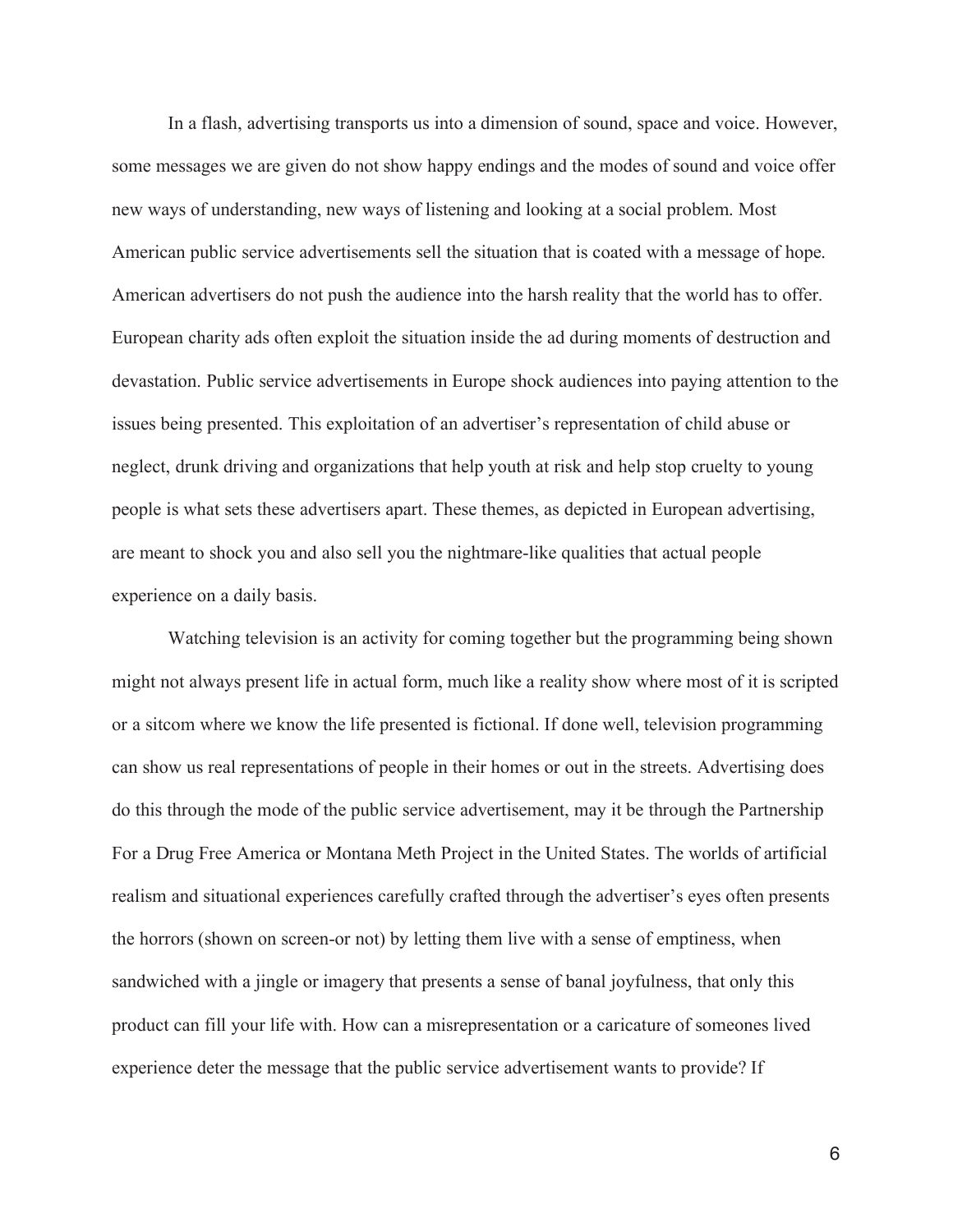television can blend both artificiality and realism to make us stop and watch, we have something that connects our society to an experience that is truthful not artificial.

 When we are shown the horrors of reality inside a thirty-second public service advertisement, the situational experiences become hauntingly familiar for people who have experienced that moment in their life or have built their own bridges past the trauma that have affected their growth as a person. Truth in advertising is a powerful mechanism when the space of mindless watching is interrupted by a societal issue that causes us to wonder what is being sold or to ask ourselves why this message, why is this the ad being presented to me-the audience? The art of strategy is not just within the campaign itself but also in how we, the consumers, are able to respond to a call-to-action that the advertisement is telling us to do. Television's complexities lie within the brand strategy and the product itself.

## **The Art of the Advertising Strategy**

 As advertising evolves and understands its milestones through the landscape of media, it's important to understand how the breakthrough occurs. Let's consider a contemporary example like Mad Men to discuss the potential and the challenges that came with the growth of advertising. Some Madison Avenue ad men might not have liked the representations and characterizations the program offers to the viewers at home. Matthew Weiner knew that he wanted to showcase the artificial realism and situational experiences of ad men through the rerepresentation of 1960's New York. Kerri P. Steinberg writes in her book *Jewish Mad Men: Advertising and the Design of the American Jewish Experience*, that advertising "becomes a screen through which to view American life , a generation post-World War II consumerism, Cold War paranoia and the undoing of rigid social and cultural notions of decor in the 1960's" (7).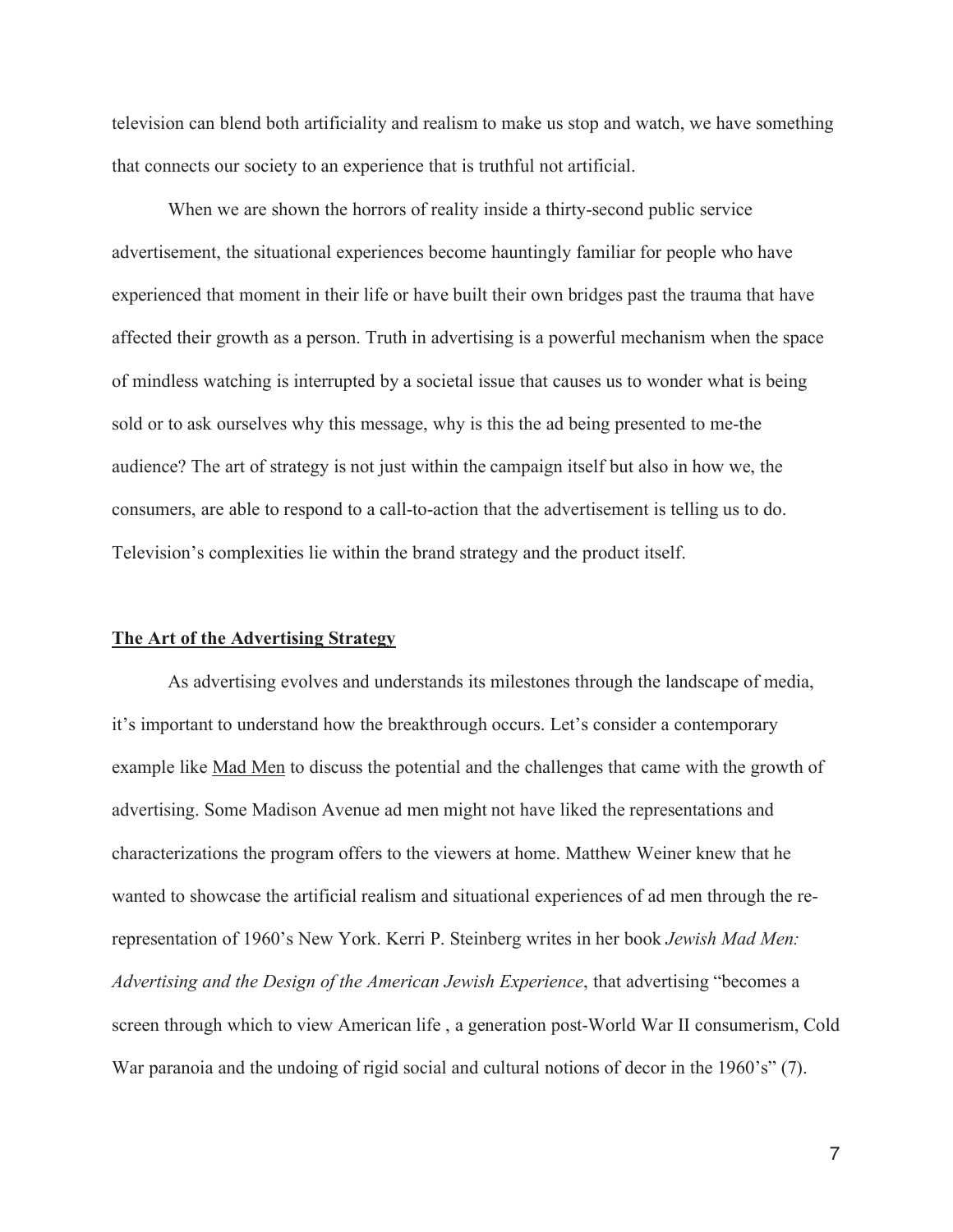This perception and re-representation of the 1960's in advertising for the 2007 series Mad Men, bring viewers into the decisive times and struggles that proper representation had to offer with both decades in conversation with each other.

Mad Men first premiered on TV in 2007 and has gained a huge following from it's journey through the 1960's with the lives of the characters. Mad Men is a phrase that was coined to describe the Manhattan Advertising men that flourished in New York City during the 1960s. The story deals with the struggles of wealth, truth-telling and the dog-eat-dog reality of the advertising business. The show's timeframe starts in 1960 and ends right at the start of 1971. The ensemble follows a story line that exemplifies what it was like living and working in Manhattan during the 1960s. Mad Men follows a group of women and men through real-time situations that help the audience understand the turbulent decade with historical moments to help land the story into specific moments of the decade. While Mad Men lets these characters grow and fizzle out (through the eleven years that Weiner explores in seven seasons), the show also explores the space of the office and brings the audience into how their ad firm goes through the process of creating the commercial (print, radio or television), how it comes to life and how it can become a success or a failure.

Mad Men shows us how lucrative the advertising business was in the 1960s for a successful agency like Sterling Cooper. It reminds us of brands and products being sold such as: Kodak, Heinz, Right Guard, Jaguar and Maidenform bras (*Are you a Jackie or a Marilyn?*). While these products are important to see their staying power in a globally-diverse market, we are also recognizing its staying power with how the advertising is being discussed in the offices of Sterling Cooper. Sterling Cooper much like contemporary advertising agencies wanted to grow, and to do that it had to move into the big leagues like the BBDO or McCann Erickson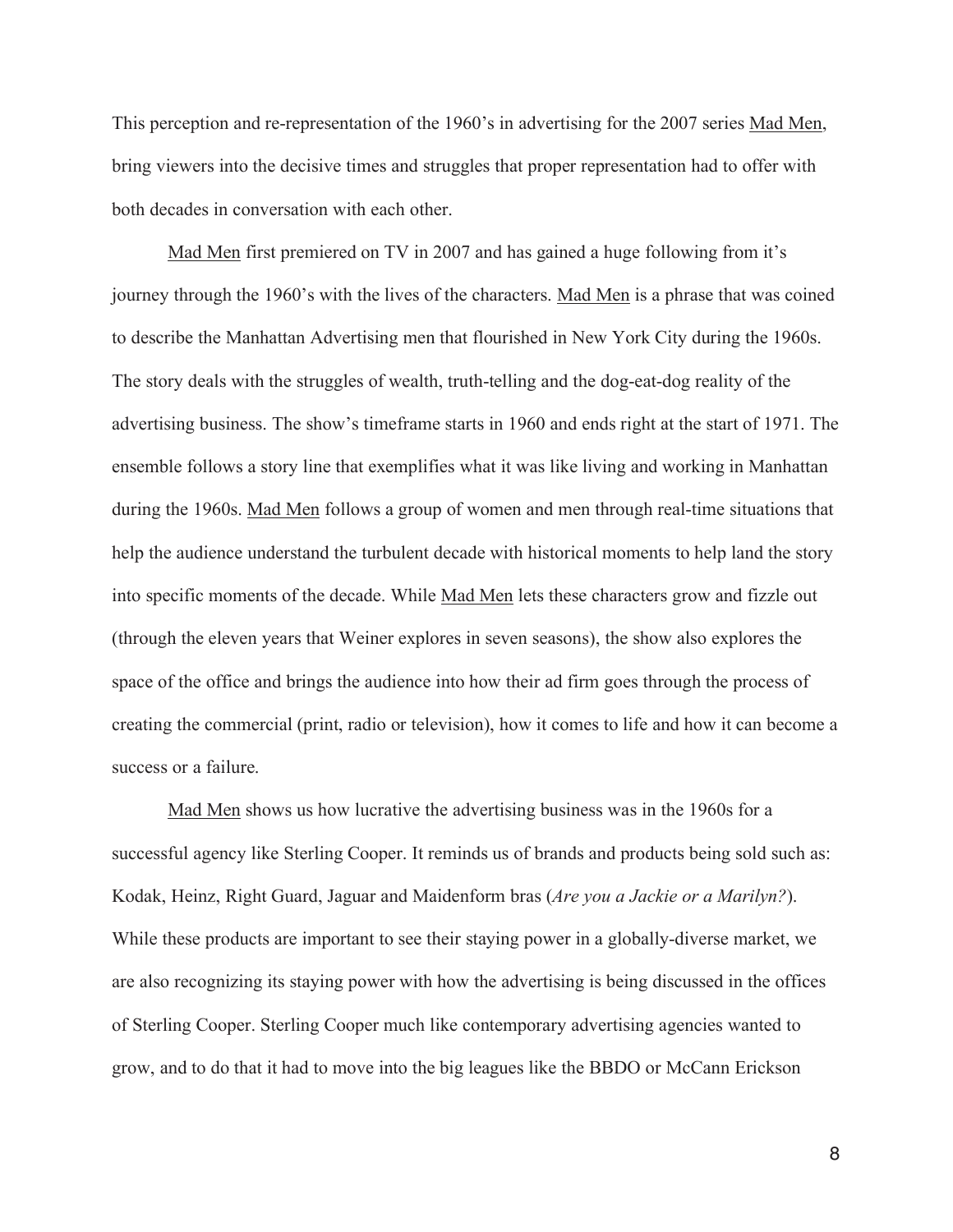companies. In season seven, there is a merger between Sterling Cooper and McCann Erickson. The stakes are higher now and the advertising goals increase.

 Advertising is becoming increasingly more lucrative for agencies that can woo big name companies with their ad proposals. The viewing audience can imagine the potential of advertising and see the challenges of landing large accounts through the growth of time, showcased in season after season of Mad Men. At the end of the series we see Don Draper turn to meditation to find meaning and make peace with the misfortunes he experienced throughout the series. During a session the meditation bell gives Don a moment of clarity and an idea for an advertising campaign for Coke. The series ends with the iconic "I'd Like to Buy the World A Coke" jingle and slogan that defined the early 1970's. Mad Men illustrates the influence and impact that advertising had on viewing audiences, as well as how advertising creates the memorable and desired; these creatives were re-envisioning culture before popular culture became the creatives at-work.

 Mad Men also shows us that advertisements would often reflect the current culture and political climate, on accident or on purpose. For example, a pivotal moment in this conception, on Matthew Weiner's part, was looking at something so vital to the 1960's like the assassination of JFK and how it reads to us, in the 2000's-moving forward. The assassination forced the agency to scrap the potential Aqua Net hair spray strategy because the storyboard images matched images of the famous Zapruder film which captured the fatal shot to President Kennedy's head. Don and Peggy had different reactions to the president's death and the impact on the ad through Aqua Net's strategy. Don built a wall around his emotions. He wanted to move along and continue with life as if nothing was wrong or out of the ordinary. Peggy's small but important line "We'll Be Ok…" reflects her acceptance and optimism. In the essay "*Mourning*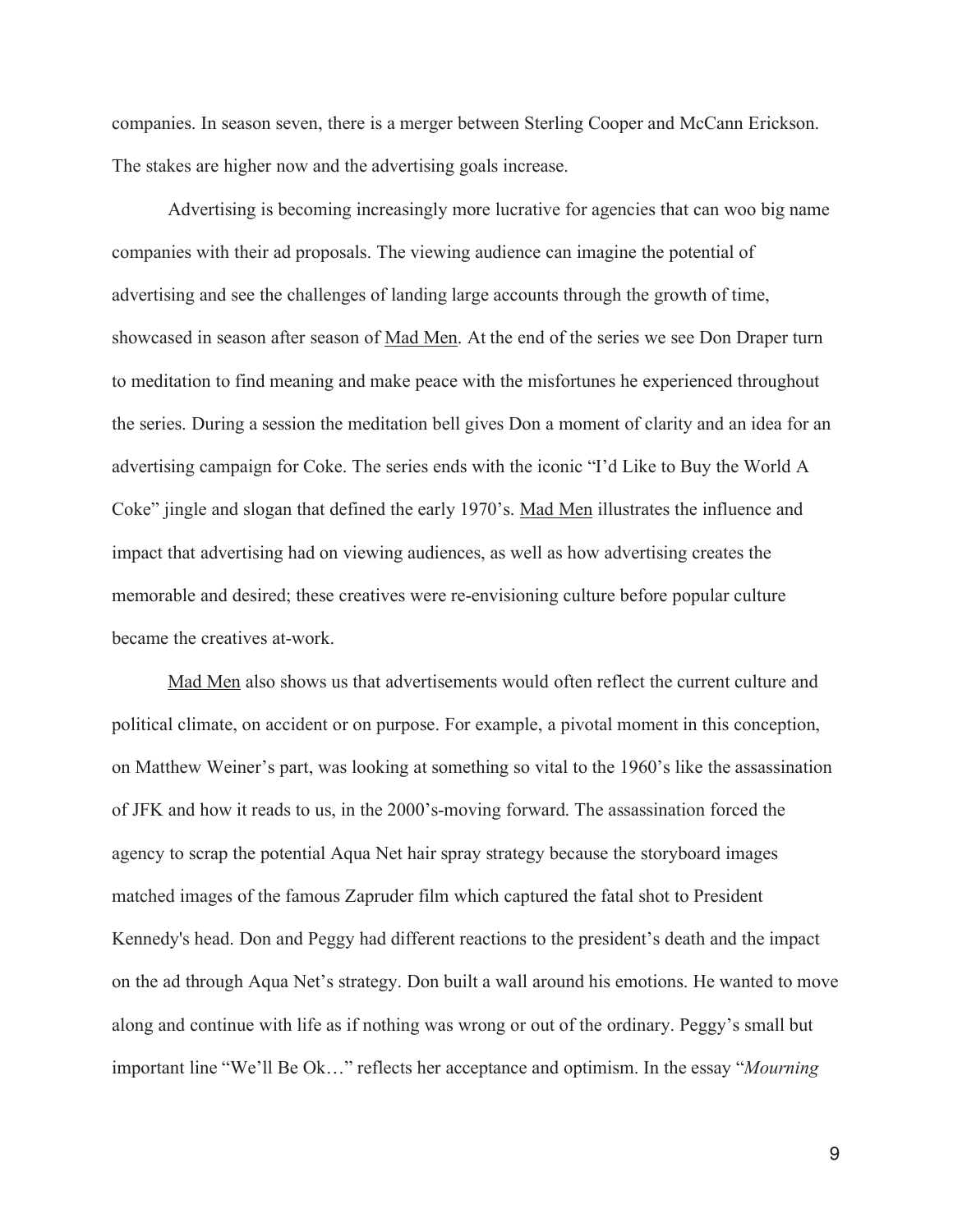*Becomes the Mad Men: Notes on Nostalgia*", Aviva Dove-Viebahn writes about the relationship between Don and Peggy: "To Don, loss and nostalgia are powerful tools of the advertising trade, lending both him and Peggy a special aptitude to seek out and manipulate customers' hopes and dreams". (6) While other people who work in the office are mourning a tragic event, Don and Peggy are trying to come up with an idea of how to re-format the strategy to get customers to buy Aqua Net. They are the only two in the office on the day of JFK's burial.

 Aqua Net and other campaigns never get to the pitch meeting, because of the turbulent times that the television show wants to replicate what is happening in our outside world. Yet, for the series finale, it all comes into place for our hero. Mad Men's series finale constructs one of the final moments of a television series, by reminding the consumer and media-watchers of the show of one of the most famous ads to come out of the 1970's: The Coke 'Hilltop' Ad. Mad Men's choice of using the hilltop ad to close out the show does two things for the audience watching at home. The first thing it does is use the advertisement as a popular culture vantage point of something that has been created with lasting value. The second, which is harder to pull off, uses a mode of nostalgia to re-introduce Coke to the Mad Men audience. Nostalgia has been used as a powerful tool throughout the series, yet nostalgia has always been seen as a mode of looking at the good place (featured through Peggy's Heinz Baked Beans copy in season five) or the place that cannot be (using the Kodak Carousel to showcase Donald Draper's life moving backwards, a remembrance of moments gone by). Time is the pinnacle approach to extracting emotions from these moments on TV. Time is the choice in how the copy is being delivered, the length of the commercial and the choice of tempo when looking at how the scene or the commercial is being constructed. Time is a crucial importance to the impact of a commercial, but

 $10<sub>1</sub>$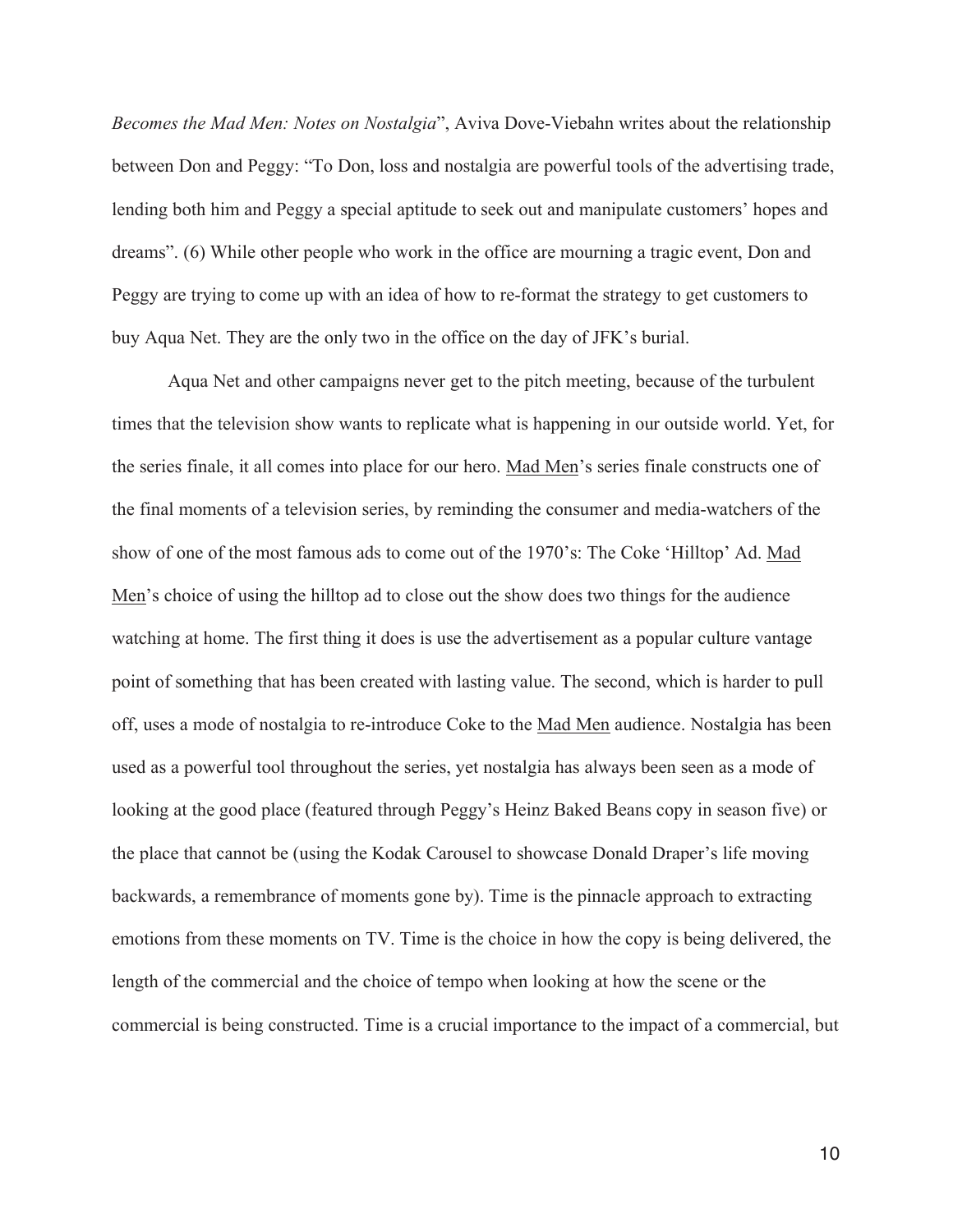the ever-changing times also rely on the advertisement to hone in on the revolving door-aspect of changing times.

 While Mad Men hints at the infamous Daisy ad for president Johnson, it does not do anything besides present it as a gateway to bringing in a new character. While it seems to be poignant to showcase the presidential and political deaths mirroring dire times at the agency, they do not dread on these events but offer it as a meditation on the darkness that the 1960's offers to us, as historians looking back at this decade. Advertising also allows us to take the dire times and sell these moments to the mainstream audience by offering the mode of suffering on screen as a way to make it a meditation-of sorts- to the public to stop them in their tracks. While we are often made to remember ads not because of their impact on society, they are meant to be cornerstones of familiarity, not moments of solemn remembering. The escape for audiences presented with our main characters in Mad Men sees the characters creating body language that is both alienating and succumbing to the stage direction being presented for television audiences. These characters begin breathing air into an active audience, who can fully deconstruct the space of Madison Avenue and the space between media's control of the active audience and the audience's activity, into how we are watching the show socially and culturally.

#### **Political Attack Ads and Presentation**

 Advertising persuades the potential customer to step inside the creation of the medialandscape, the space where the ad thrives and lives with the message's life expectancy rate of less than a month. Advertising persuades the mindless customer to come along on their journey which then tries to manipulate the consumer into buying the product. Sometimes buying the product is presented as a more complex choice, like buying your vote for a political campaign.

. The contract of the contract of the contract of the contract of  $\sim 11$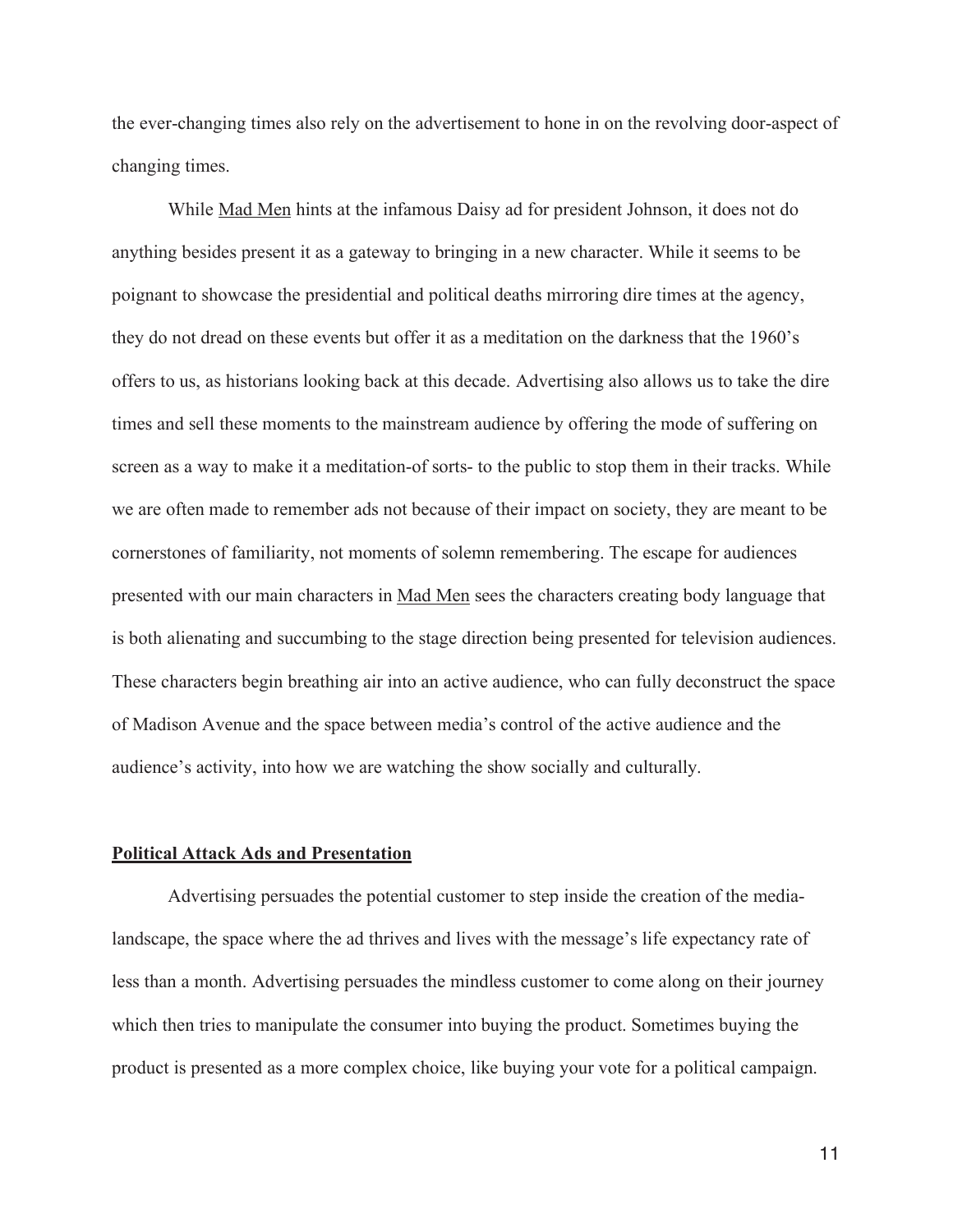President Lyndon B. Johnson's 1964 Daisy ad uses a young girl in an end of the world strategy suggesting what viewers see on TV could happen if America chooses the wrong person to lead the 'free world'. The voice-over in the commercial when the atomic bombs burst says: "These are the stakes to make a world in which all of God's children can live, or to go in the dark. We must either love each other, or we must die". American advertising had not been pushing stark realism like this ground-breaking commercial, but soon after this ad and countless others used real-life scenarios dressed up in scare tactics in order to gain more traction through the political sphere. The ad was a milestone for advertisers on how we can create a powerful commercial in the duration of sixty-seconds.

 Attack ads are one way to help build or break down credibility in your campaign, which had happened in the 1988 presidential race between Dukakis and George Bush Sr. The infamous Willie Horton attack ad is presented as factual evidence but fed into the fear-mongering approach meant to scare the American public. This political attack ad, using Willie's mugshot photo presented as a menacing male, will live in history with his crimes showcased on television. The ad, purchased by George Bush sr. supporters against Dukakis for presidential nominee, "tarred Dukakis with a soft-on-crime label". This a significant marker in the loss of Dukakis's campaign. Both ads, the 'Willie Horton' and 'Revolving Door' ads, caused Dukakis to lose the 1988 presidential race. Fear-mongering ads should not be looked at with disgust or be tossed aside because they help us understand the culture at that particular moment in time to see how society responds to the specifics within fear-mongering itself. To base an advertisement around the aspect of fear-mongering and scaring the consumer of your product, it is possible that "product and copy approaches influenced irritation" (Barnes, Doston 1990) and this could be said for how audiences felt when watching the Willie Horton presidential attack ad.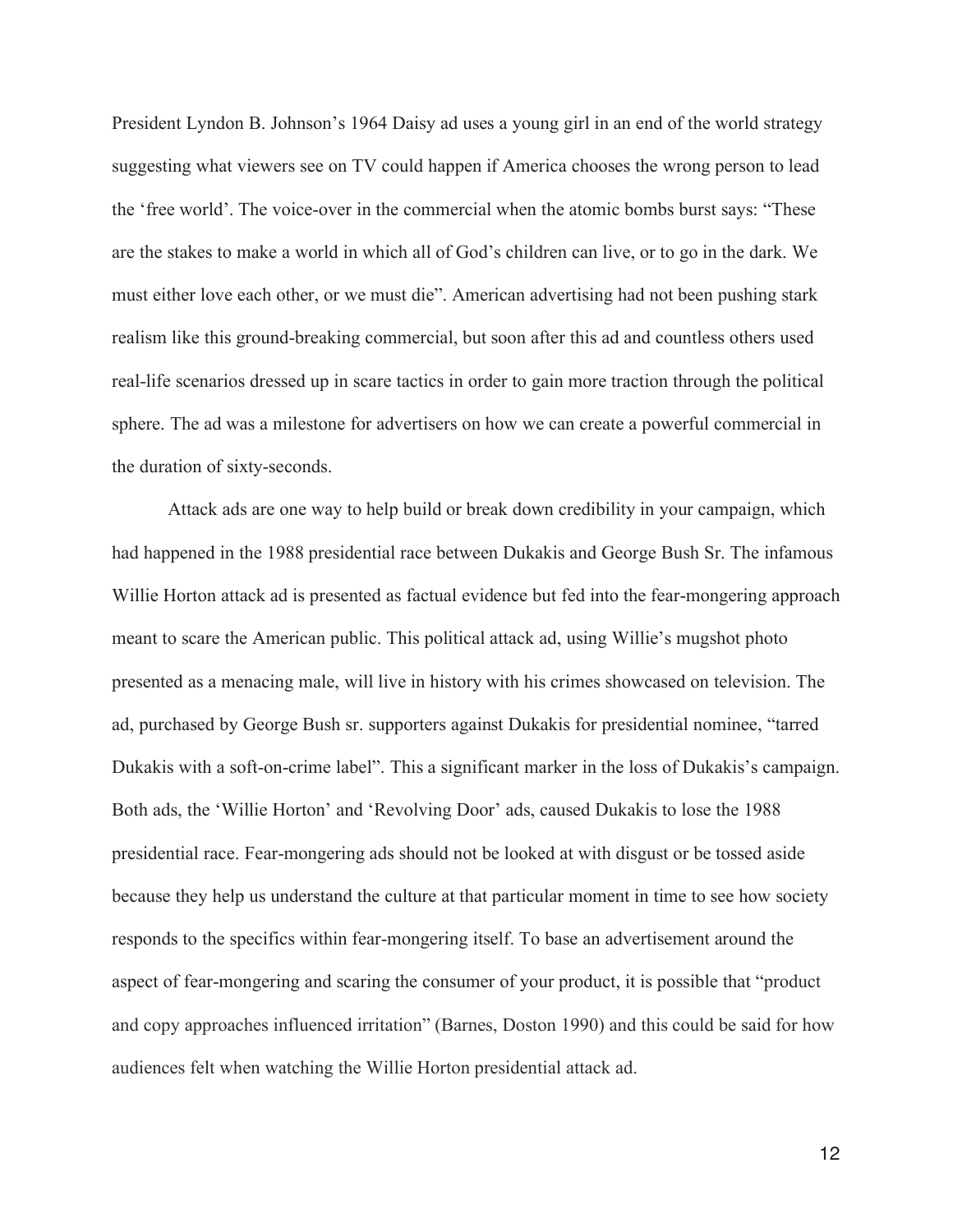There is an experience you have with the product itself and how you can be a better person knowing you have this product in your possession, but the persuasion of that product means you must buy into the messages that advertising is presenting to you. Once the "I" becomes a signal for the viewer to see themselves replicate and reproduce much like a political attack ad, how is the effect of a product like a public service announcement supposed to sell grief and sadness to make you become more aware, take some action or donate money? Advertising tricks us all into the excess, the joys and the wonder that a product can give you. When advertising approaches children and sells them a product or an idea, the child often will remember something that is catchy or a figure that is embedded in their young, tangible psyche. Jingles, familiar characters and slogans-within the use of strategy-all live within the world of the advertisement and are remembered when the ad is flashy and bold, rich with color or familiar faces. Sometimes the celebrity makes a more important punch than the ad itself, but the celebrity also needs to distance their notoriety for the ad to be remembered for the right reasons. So how important are jingles, slogans and the use of strategy for commercials in today's climate?

## **Partnership for a Drug Free America and Persuasion**

As the creation of television has gathered audiences and families together, huddled around the TV we have to realize the challenges of American advertising and how messages suitable for families and children are sold to us through the confinement of a thirty or sixty second spot. In the 1960's to 1970's, we saw public service advertisements that were few and far between. It wasn't until the emergence of the "Keep America Beautiful" ads of Susan Spotless in the early 1960's and the crying Native American male in the early 1970's, that we start to see a true shift in how advertising is supposed to send a message to the masses. Advertising in the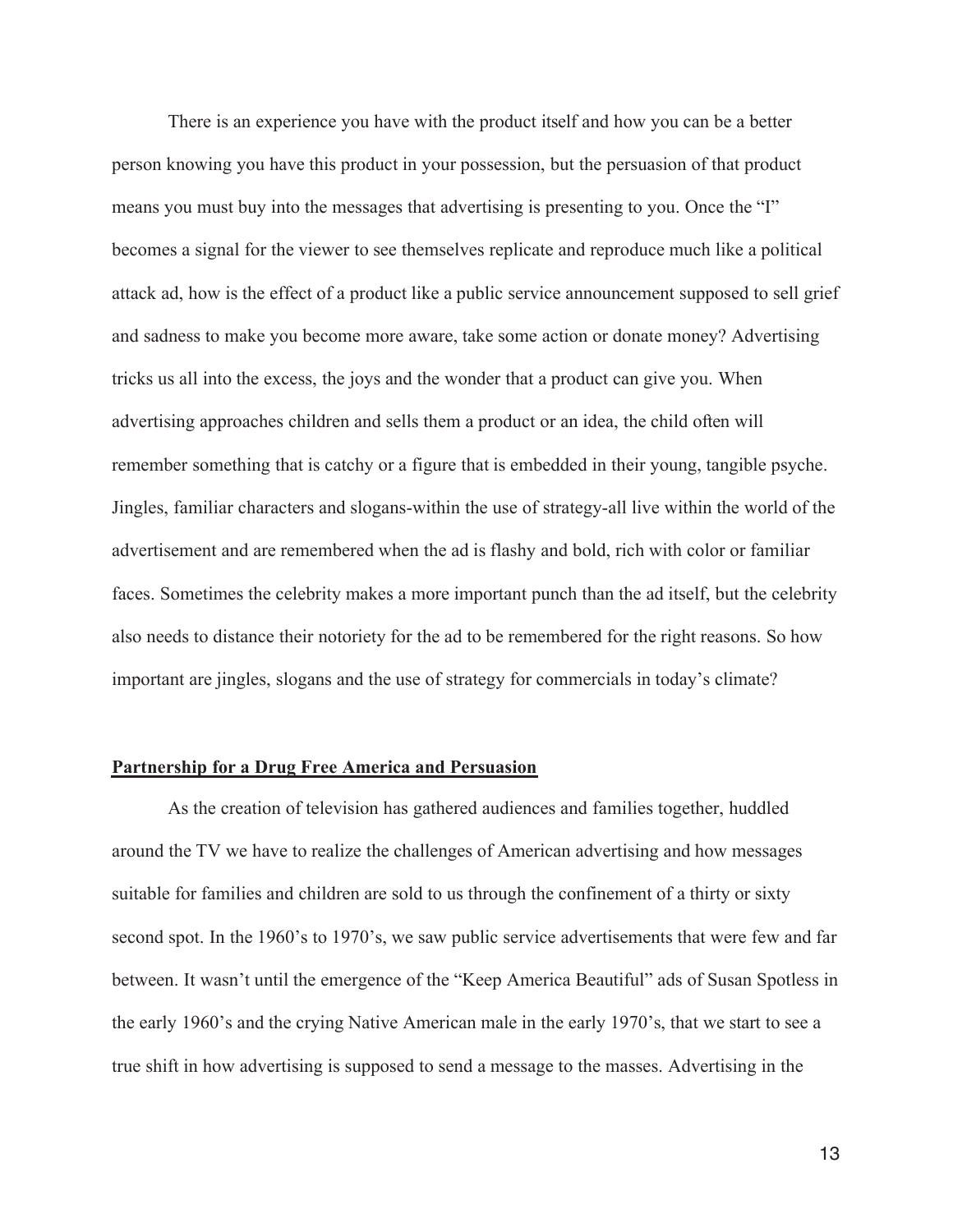public service space used the mode of television to talk to its biggest demographic: children. Children through television are being exposed to shows like Sesame Street and Mister Rogers Neighborhood, as well as Saturday morning cartoons. These television shows are offering ways for children to see themselves and hear themselves on the screen. They are also distracting children by showing them who they can look up to but disregard real people and their ways of approaching real-life topics. Advertising often misrepresents how the child is supposed to be seen or heard by letting them become less than when being targeted for an ad. In the 1970's into the 1990's, we see an explosion of cartoon and fictional figures and no sight of as adult figures discussing important safety tips, from: eating sensibly to brushing our teeth, to heavier topics like crossing the street, saying no to drugs, and smoking.

The Partnership for a Drug Free America's 1993 collection of ads shows the timid limits that American advertisers and strategists used to inform children. This assortment of ads was catered to New York City Grade schoolers. Two interesting ads from the collection using Penny from Pee Wee's Playhouse and Teenage Mutant Ninja Turtles sell the idea of saying no to drugs. I think these two ads approach the idea of saying no to drugs interestingly but still do not push he mark. The ad featuring the cartoon turtles is an interesting ad in the construction of what the child is watching on screen. While the Penny ad is showcasing a cartoon that the kids would be familiar with, the cartoon with the turtles being inserted into the ad created a bigger problem for the little kid. The ad leaves the teacher to let the television and the cartoon teach the group of children instead of stepping in and hearing from an adult. These two ads do not allow someone trained to help in real-time situations for the small children to look up. While the kid makes the correct decision in the turtles ad, the ad cuts away from the scenario to use the cartoon to step in as the adult. This construction lets the television babysit the children versus letting the parent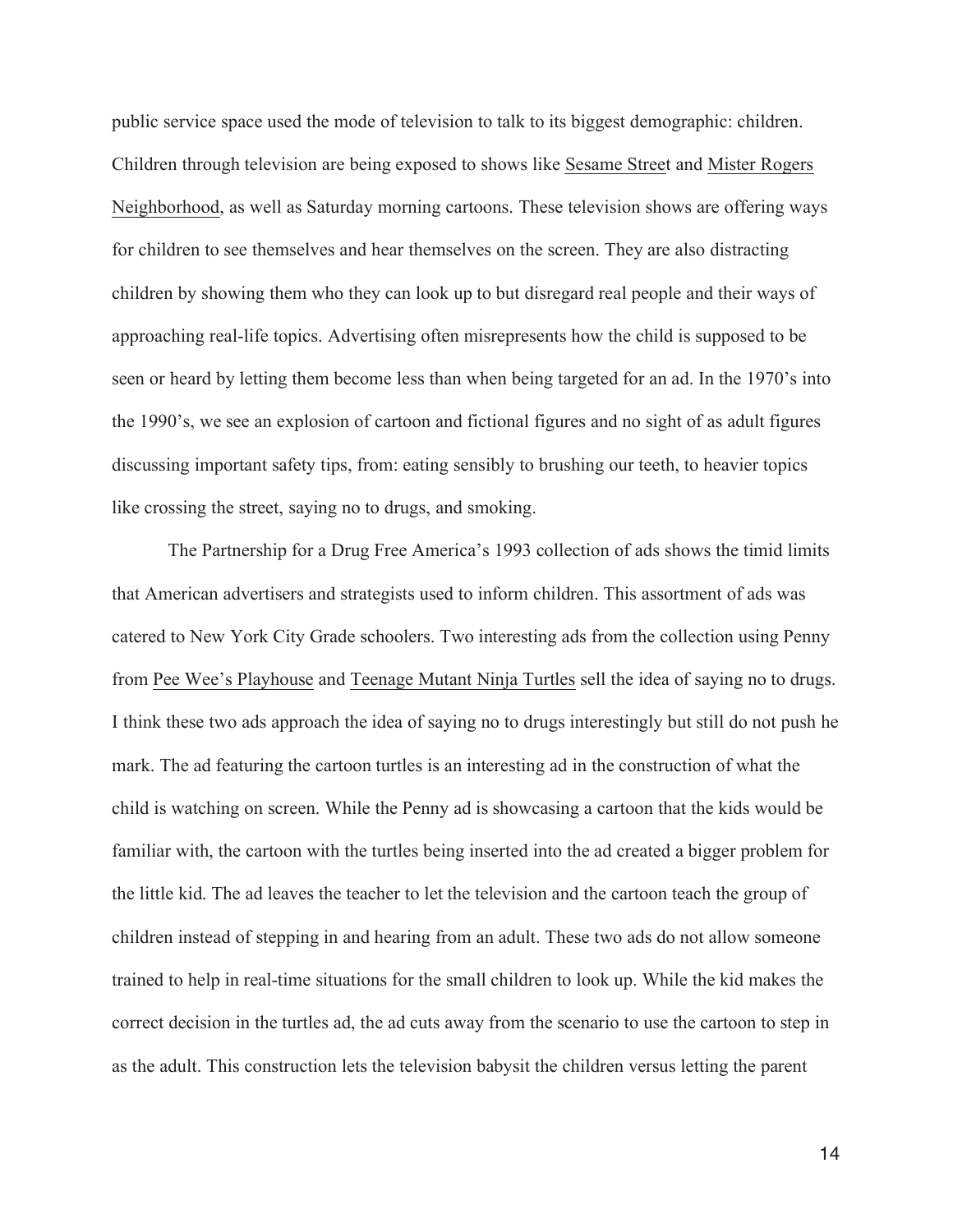come in to talk about what they have just witnessed. This non-profit ad is still encouraging the children to use the mode of television to re-direct its power by using the cartoon to act as the parental figure.

While the turtles end up doing the talking to us, it's not using the voice of the children talking to other children at home. One ad in the series entitled 'My Older Brother' starts with a young boy talking to us, beginning with a night time silhouette of the older brother rifling through his younger brother's pants looking for cash. The dialogue is all spoken from the young brother's POV and experience with seeing how his brother has changed. Then it cuts to a nighttime fight that the older brother has with his young brother. The ad switches between the nighttime fight and the sunlit room with his brother talking to the camera, yet there is no shock to this ad. There is not a single feeling of danger or violence that, in today's standards, would be traumatic for the viewer. Having a young child talking to the camera and speaking in a calming voice is still persuading the viewers of the ad to find solace and comfort in just talking about the issue. The television ad can act as a play, performing tragedy, comedy and horrific moments with a cinematic-dramatic quality. This ad falls short because there was no differentiating between the trauma and the self, the nightmare presented on camera of a brother fighting with his younger sibling is not seen as horrific but seen as ominous with the lighting changes. At times, the fight feels less than violent and more about a performance of roughhousing caught on camera, with nothing violent or atrocious to be seen by the naked eye because this ad is catered to grade schoolers.

 These ads with the African-American boy and the Teenage Mutant Ninja Turtles stand out from the others, but they stand out for the wrong reasons. The potential of what advertising can do for children could invite more audiences to really pay attention to the messages being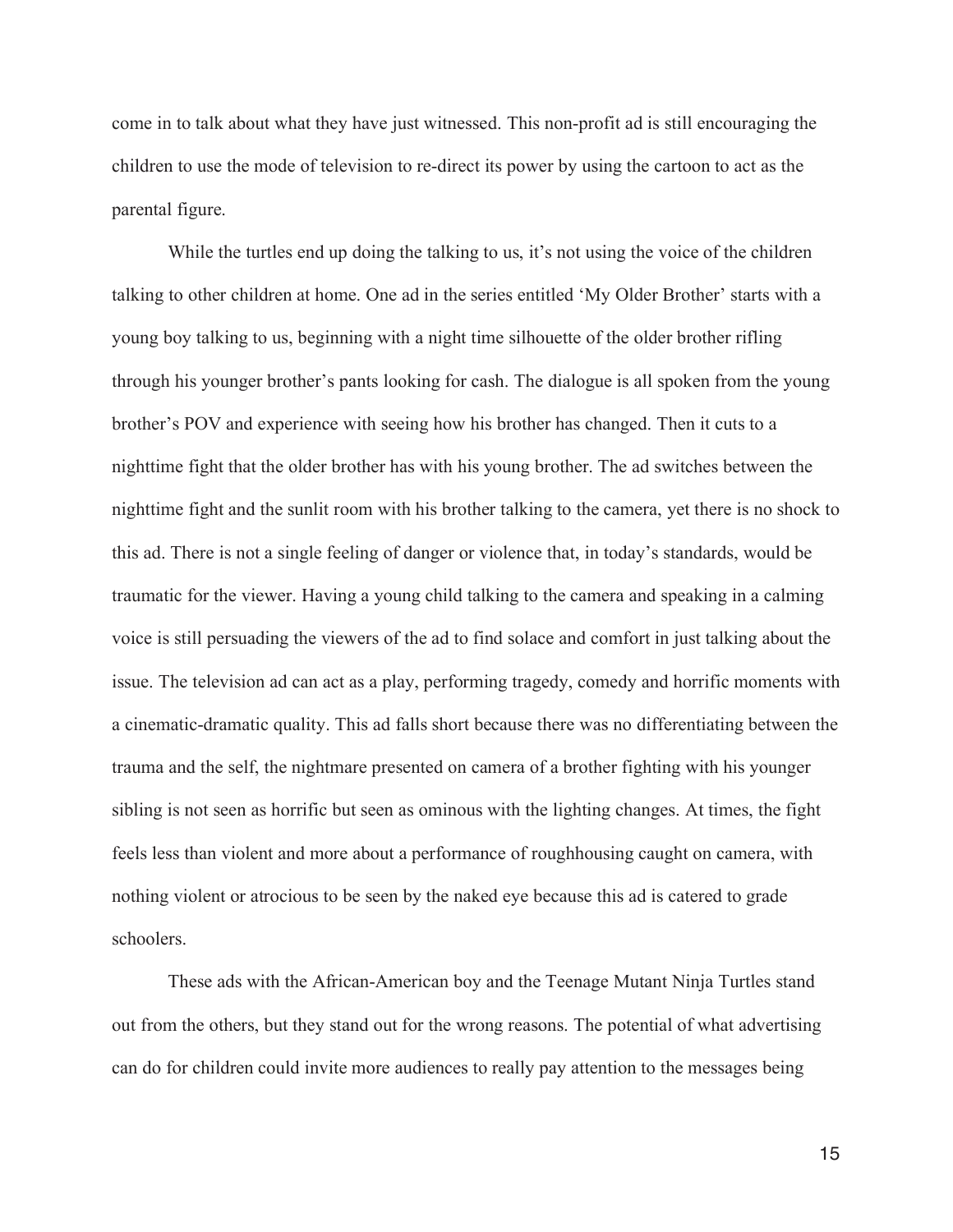presented on screen. This also could lead to stronger discussions between parents or older siblings about what they had just watched. The downfall of this collection of ads from the Partnership for A Drug Free America to ads previously shown from the 1980's has not shown much growth or change. While the Partnership for a Drug-Free America continues to present work to the American public, certain moments in the American advertising world try to shift how the public is being shown representations of reality. No other American campaign in the last twenty years has been more impactful in rural American life than the emergence of the Montana Meth Project.

#### **The Montana Meth Project: A Media Study**

 The Montana Meth Project helped curb the appetite for this drug by creating a strategic plan that was aimed specifically at 12 to17 year old children. In the essay "*Unselling A Dangerous Drug*" by Steven A Mange and Thomas M. Siebel, the media that was being made for the public was geared for teens and the media created was supposed to "cut through the clutter" by creating media that would " 'unsell' meth to teens" (411). The first series of ads focuses on one subject and the deterioration of a life still growing into themselves, to visually make the audience uncomfortable by offering a depiction of what could become of the user. The first ad, featured in the catalogue of advertisements made available on YouTube, shows a young woman, mid to late teens getting ready to shower. As she is in the shower, she sees trails of blood in the shower by her feet. She turns around and sees herself covered in scratches, sleepless eyes and cuts all across her neck up (shoulders, face, and lips). Her future self tells her "Don't do it. Don't do it".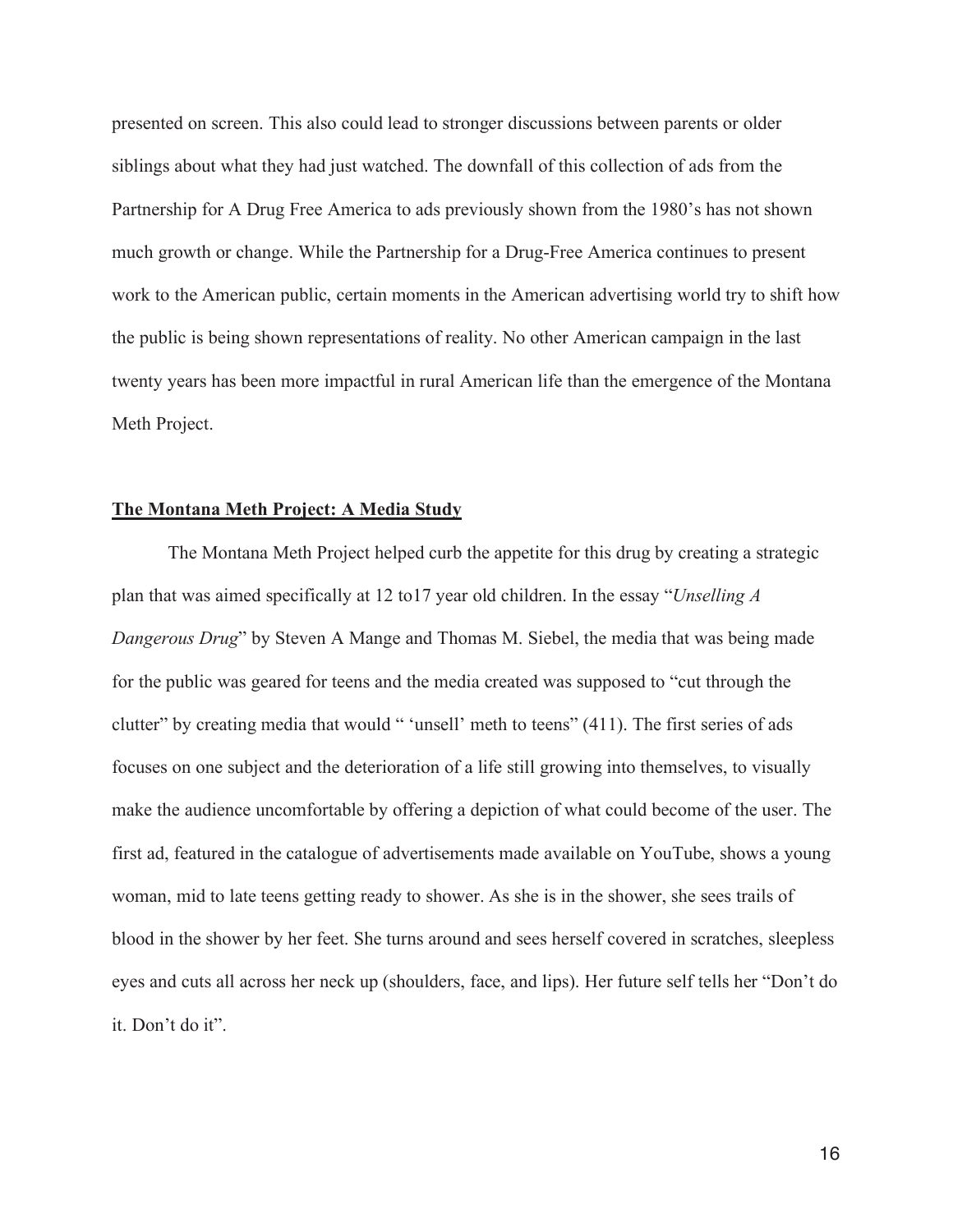The second ad features an androgynous-appearing person in a grey hoodie, meant to say that it could be anyone, at the local laundromat. A person with their hoodie up walks in and demands everyone's belongings (mostly cash is handed over) with rage presented as a way to get what you want. The perpetrator then sees the person sitting far from all the violence occurring at the laundromat. The person then grabs the androgynous-male presenting person by the scruff of the hoodie and says "This wasn't supposed to be your life!" as the camera comes into focus, we see that the person waiting at the laundromat is the perpetrator, donned with facial scarring, cuts and bruising to the face and left eye. The ads are meant to be a mirror held up to the people facing the realities of what this drug would do to you if you became hooked on meth.

 One of the most infamous from their first batch of commercials is titled 'Just Once'. In this thirty-second ad, we see how one person's interaction with meth soon ripples into their daily actions and life, surrounding and beckoning to the drug's power. The use of light and camera technique in this ad is going to become more familiar within this campaign. Our subject becomes worse and worse after being introduced to the drug, resorting to stealing in order to get her fix. The copy of the ad is what is the most effective, because of how simple the text is: "I'm gonna try meth just once. I'm gonna smoke this just once, I'm gonna steal just once, I'm gonna sleep with him for meth just once". The last scene shows how far the drug has taken the older sister. While passed out from a binge, we see the younger sister rifling through her sisters' pants, and the younger sister says 'I'm gonna try meth, just once." The creation of this ad out of the four from the original media campaign makes the strongest impact from a narrative structure yet presents no shock value. The shock value of these ads is done by the make-up and cinematic presence that the ads soon match with the next series of advertisements.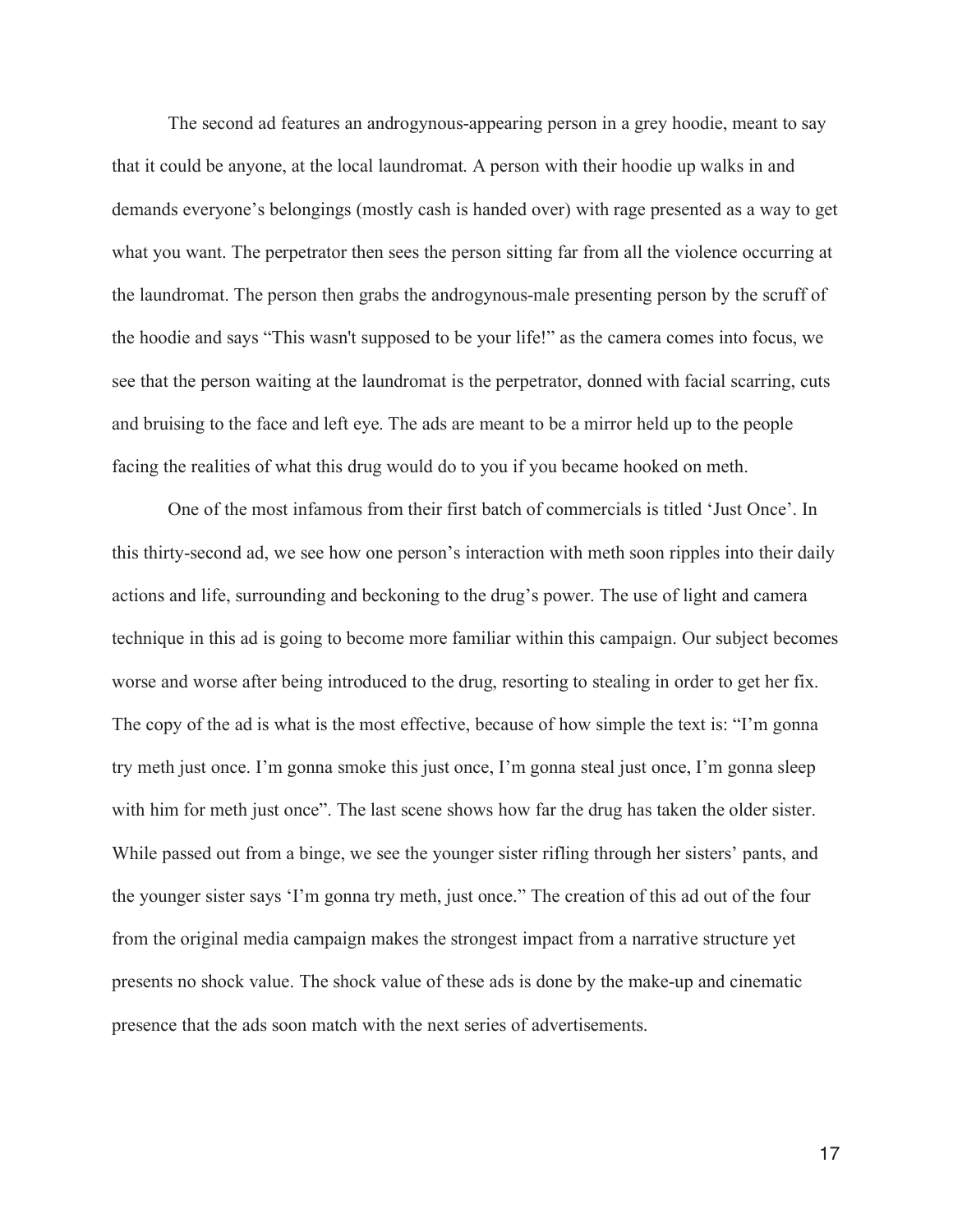The shock-value within these ads are also fragmenting themselves, the addict, because the addict who is getting help and re-transforming their life isn't wanting to go back into the world of drug abuse. In the essay *I'm Not Gonna Be Like 'That Guy': Examining Antidrug Shock Advertising though the Eyes of "That Guy* by Jaysen Ferestad and Melissa Thompson, they write: "The MMP (Montana Meth Project) depicts meth addicts as the deviant enemy to be feared. It warns young people not to be like 'that guy'. But what about 'that guy'? (174). How does media represent the re-transformed, or do those stories get lost in the shuffle of media representing the right roles and casting a dark shadow on the un-sellable, the undesirable?

 In wave three of the Montana Meth Project , American filmmaker Darren Aronofsky created a collection of ads for the non-profit, using teenager voices and simulating scenes of panic, wistful sorrow and violence done with swooping camera effects and creating an atmosphere of devastation and uncertainty. These advertisements, filmed in familiar or unfamiliar locales like a motel room, a kitchen, a car ride at night and outside of the family home around the holidays. While the ads are heartbreaking, the simplistic value of familiar fights and familiar events are supposed to invigorate feelings in the user and present the shock value as notnormal behavior or non-normal ways of being. Can an ad move the addict out of their spiral down the rabbit hole? Does advertising still have that impact to force a change and present a proverbial mirror to the audience, to the viewer?

 While the graphic advertisements portray the meth user under representations of unhygienic or untrustworthy people, the representation that this project is providing to its audience is one of terror and shame, melded together. While these young drug users are created as monstrous, the fear of becoming addicted to a life of crime and lifeless pleasure in order to obtain meth is seen as an obsolete goal and this non-profit's advertising is offering you two sides

 $18<sup>18</sup>$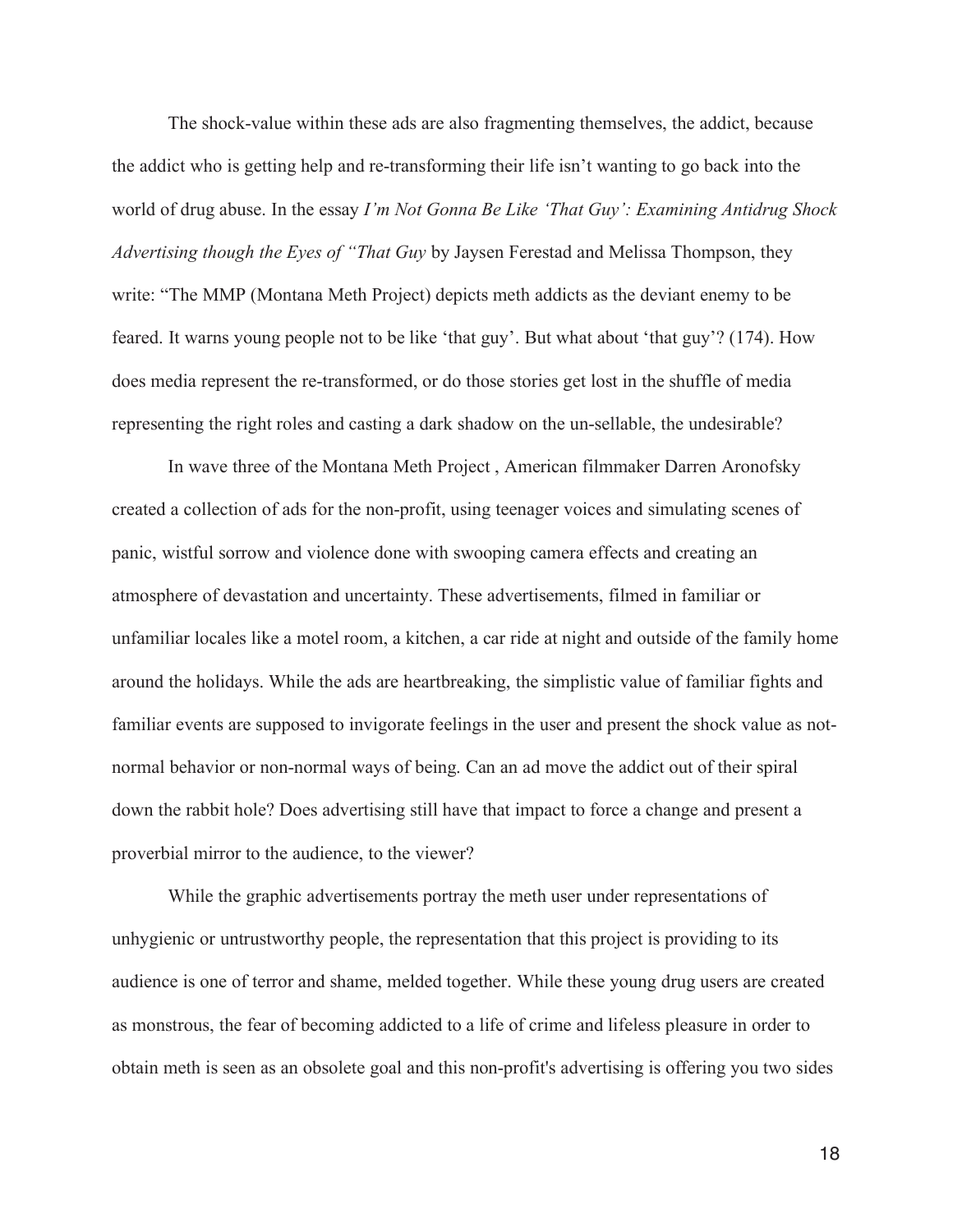of the coin when it comes to representation. While a life addicted to drugs is not something new to audiences out there, the use of youth and teenagers talking instead of having the adults take on the voice-acting helps to move further away from the feeling of the parental guardian scolding them for what they have done; using the voice of a teenage girl or boy helps to provide a small shell of comfort for the teens that are dealing with this social problem.

 The audience becoming the active viewer only becomes active when an advertisement is well-aware of the impact it gives to the space bridging the media behind the screen to the what the audience can tangibly receive from the combination of advertising and storytelling. This can be seen in Magdalini Tsoutsoumpi's essay *Audience Reception of Charity Advertising: Making Sense, Interpreting and Decoding Advertisements that Focus on Human Suffering, in which she* states "the exploitation of spectators' feelings renders advertisements a personal experience for everybody, where the respective appeals are becoming invasive and unforgettable, hence important to everybody" (3). How are audiences reacting towards the suffering of an individual, present in the Montana Meth Project? When the individual responds to the humanistic need to care for someone while also being repulsed by a strangers' appearance, it becomes a juggling act of how our heart and mind responds differently. Visual analysis of these characters in the advertising world distances us between the worlds of representing someone dealing with issues of abuse, drink driving or drug abuse. This distance is presented within the advertising as well, by excluding the characters in the ad and only presenting voices and using the camera as the character talking for us in the advertisement.

 In the ads from the Montana Meth Project, we see our subjects as they move through the world dealing with addiction while also never seeing the main subject in frame. It's an important mode of the strategy to not introduce the main character in the first frame, yet the powerful act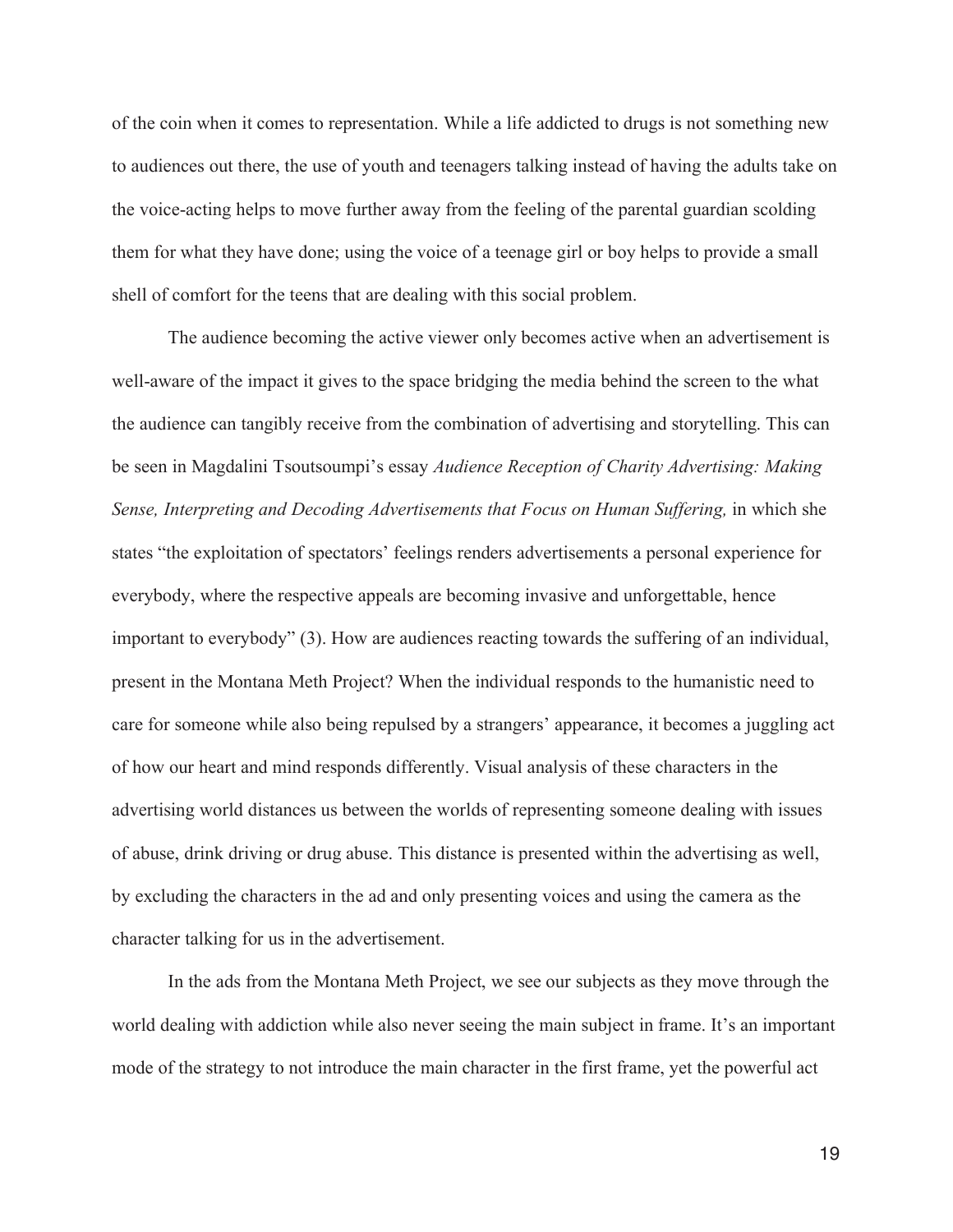within the ad lets us hear the voice of the unseen before we see the actual person. The ad Darren Aronofsky directed in 2010 entitled 'Friends' offers an insight to viewers (who do not partake in meth) what it's like to see someone overdose. The camera spins around inside of the car, acting as a questioning parameter between the faces of everyone involved to us, the audience being someone to also allow for this to have happened. From the driver to the friends to the bystander, the life of a psychoactive ad can torment the viewer by making them relive something that they have suppressed in their own psyche or it may bring up the repressed events in their life.

 In the essay *Predicting Attitude Toward Methamphhetamine Use: The Role of Antidrug campaign Exposure and conversations About Meth in Montana*, Adam S. Richards writes: "Actual exposure to a campaign itself does not guarantee processing of the media content; it is possible to be in the presence of an advertisement without engaging the message" (126). Richards also states that there is a way that advertising presents itself within the dialogue of the masses and culture, by reading a message from both its encoded and decoding properties. If the Montana Meth Project is making bigger strides in the world of American advertising, where does it put us with UK public service advertising? Are we finally in line with what the UK is doing and providing for its consumers when offering charity ads to the public??

#### **The Responsibility of NSPCC**

 In the UK, there are several charity groups that are offering ways of looking into the social problems that flood rural and urban parts of the UK. NSPCC, the National Society for the Prevention of Cruelty to Children, has been a charity who's taken big steps moving forward in providing help to children and young people all throughout the UK-Ireland-Wales provinces. They have linked up with another charity Childline in 2005 and have been making big strides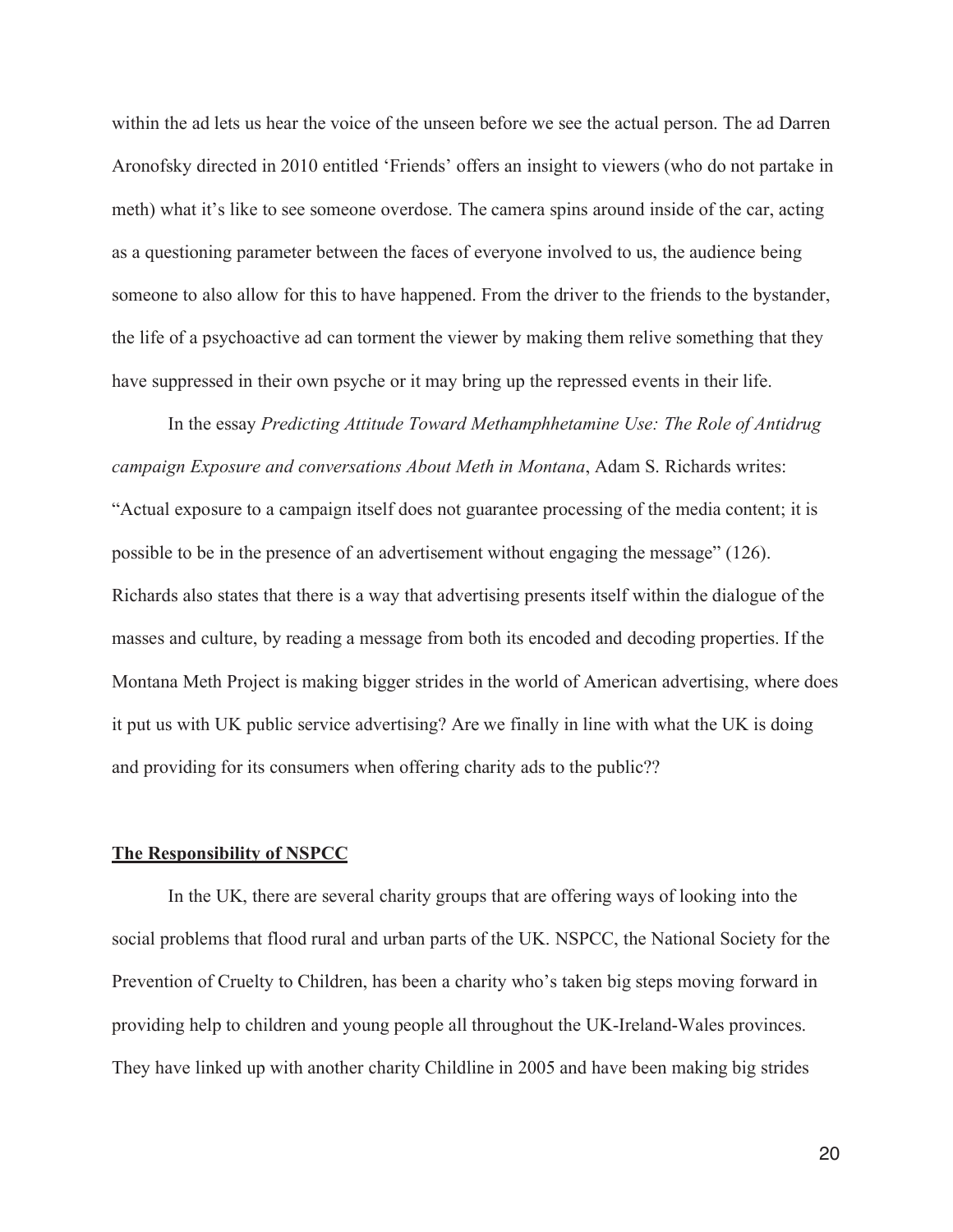into informing the public on all forms of abuse and providing help to children all-across Great Britain. One of its most important campaigns began twenty years ago titled the 'Full Stop' campaign. The NSPCC Full Stop Campaign, which their infamous 'Don't Look' ad came out of, elicited negative responses with the public when the ad first aired. The campaign, 'Open Your Eyes' had negative responses because it presented a flashback for certain viewers of their time growing up. Through NSPCC's catalogue of advertising at the beginning of the full stop campaign (late 1999) and through look through their work for the next ten years, we see the different strategies they used to get their message across to empower children to speak out or to help give children the opportunity for them to come in and share their experiences, over the phone or internet.

 Shock advertising let NSPCC and other charities of the time be bold with their statements and really prove their staying power through the twenty years they have been living in the advertising sphere. The shock advertising used in these Public Information Films (PIFs) such as *Neighbors* (2002), *Cartoon Boy* (2002), *Adulthood Lucy* (2003), *Suffering in Silence* (2004) and *Ventriloquist* (2004), create a need to discuss what the child and young person is going through, but what can a cinematic information film do besides provide a fictitious thirty, sixty or ninety second ad for the audience watching at home? Is TV supposed to grab us and proverbially slap us in the face with the harsh realities in the world? Cinematic quality is used throughout strong advertising, yet the public service ads being deconstructed in this paper really make us question the role of the camera and what tricks it is presenting to us, the viewer. Understanding the role of the advertiser is also understanding the fine balance between audience and strategy, which can be interpreted through the text by Douglas C. West and Adrian Sargeant in their essay *Taking Risks with Advertising: The Case of the Not-For-Profit Sector*. In their essay, they state: "in employing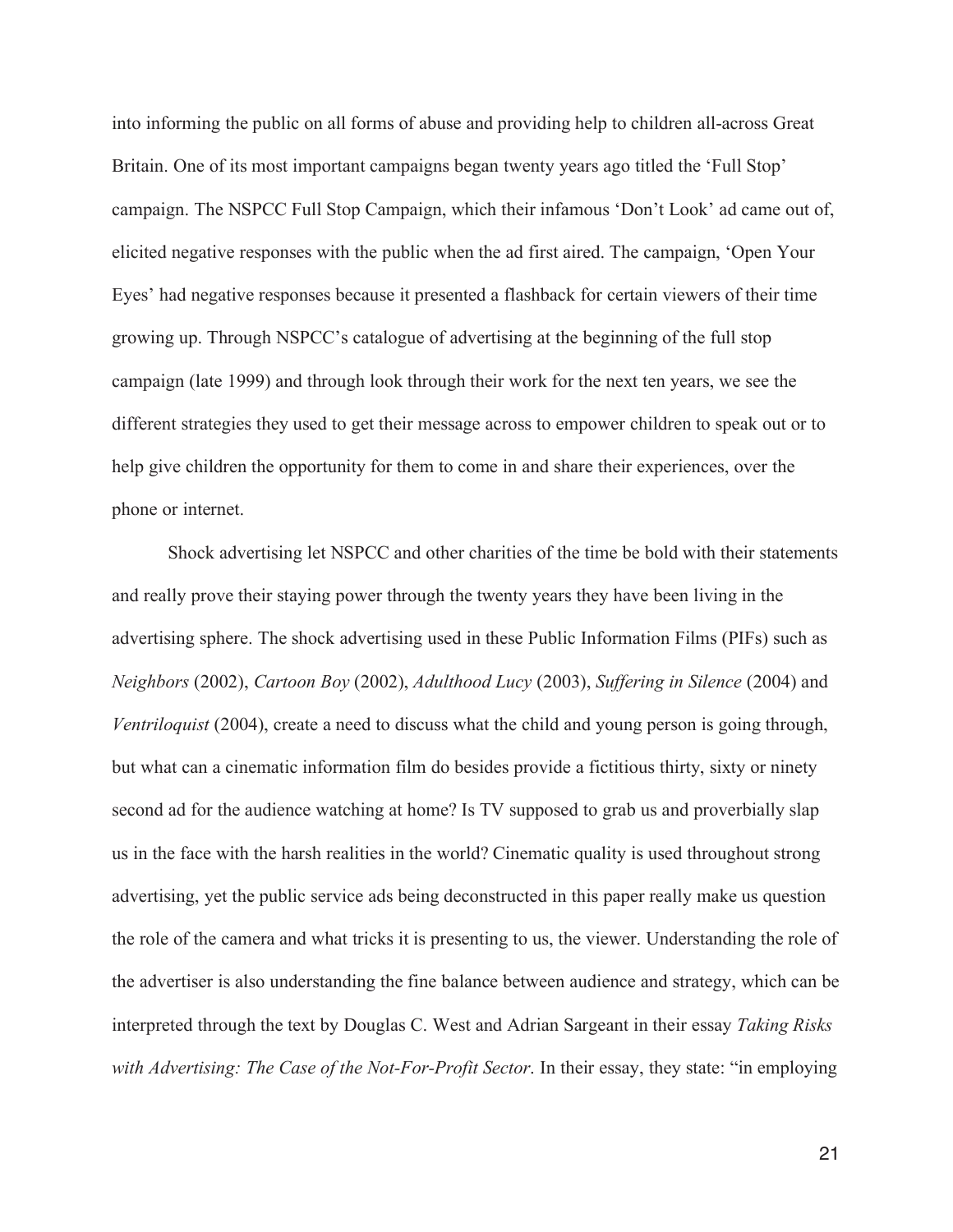'shocking ads' charities run the risk of offending or outraging the general public, potentially alienating donors and even undermining the charitable aims of the organization" (1028).

 This quote works with how we understand the construction of the 'Don't Look' advert from the NSPCC full stop campaign. In the article entitled *Are Anti-child abuse ads Ethical and Effective?* Doctors Chari, Hyman and Shabbir state that these type of 'shock ads' could be classified as psychoactive ads. They write that psychoactive ads are "emotion-arousing that can cause a meaningful, well-defined group of people to feel either extremely anxious or … to feel a loss of self-esteem" (2). This group of doctors note that advertisements affecting self-esteem are an important first step in addressing the "efficacy and ethicality" (3) of ads that use this type of aggressive-emotional persuasion for the viewer to relate to. Even if only a small number of the viewers felt uncomfortable emotions that brought them back to an unsettling and familiar space, did the NSPCC have an obligation to help those viewers deal with the strong messages? The life of a psychoactive ad can torment the viewer by making them relive something that they have suppressed in their own psyche or it may bring up the repressed events in their life by showcasing dialogue or a representation of an event that they vividly remember.

 In this construction of shock advertising living in the world of advertising, this is the strategy: to make you stop in your tracks and see the harsh realities painted on your television screen. NSPCC, Barnardo's, Think! UK and the now-defunct Kids Company offered ways of looking into a harsh world through shock advertising by showcasing cinematic ads that tugged at our heart strings, made our jaws drop and made us re-think our view of the world as it relates to drinking and driving, child abuse and the possibilities that advertising can do for the public through its re-interpretations of abuse, neglect and trauma.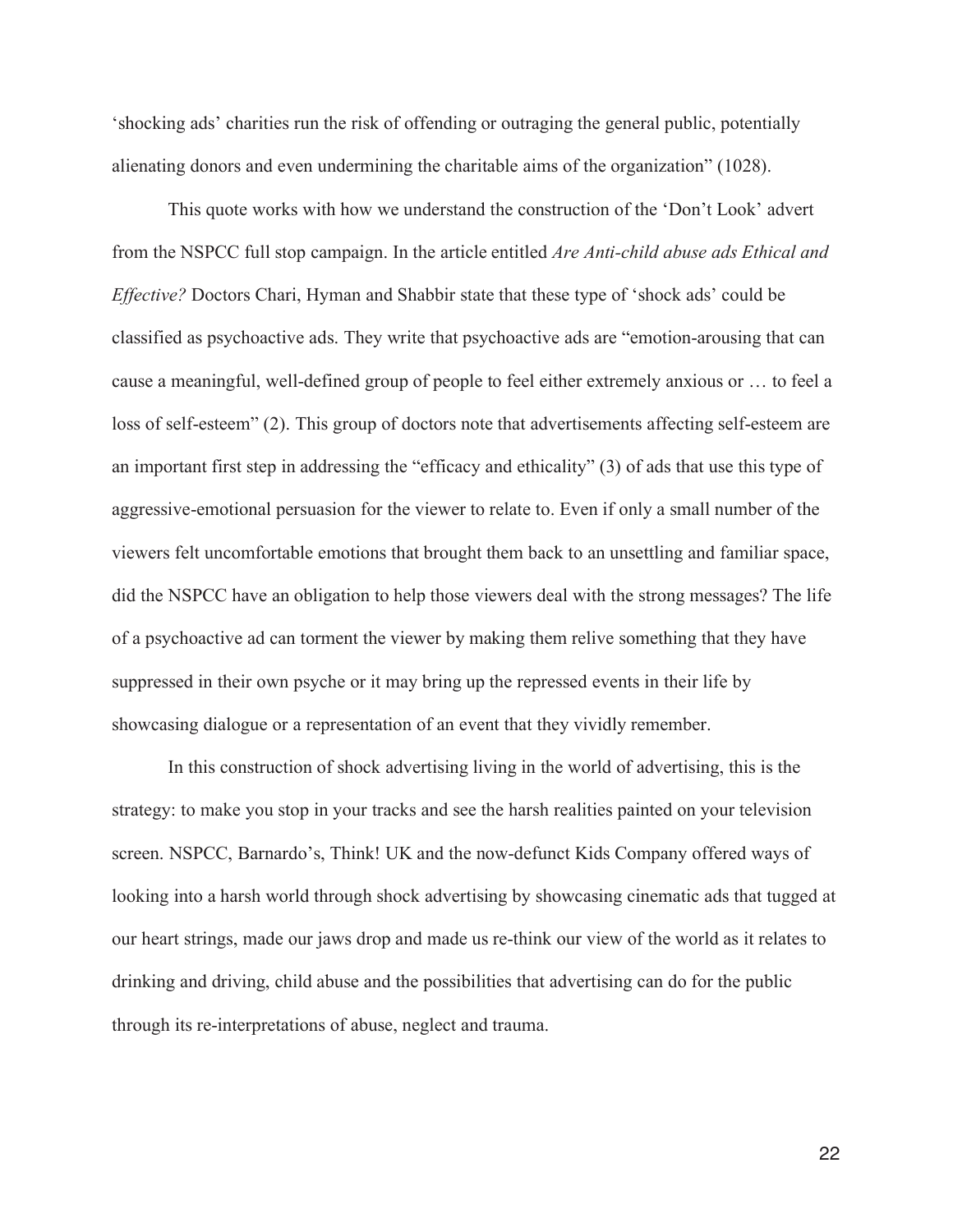Certain ads want to test the limits of what is acceptable to be viewed by both children and adults. Using comparative media analysis, NSPCC has made advertisements that present the child as prey, yet still allowing space for the audience to see how the abuser is filmed at home. By looking at both *Astro-Bot* and *Doll* from 2007, we can see how both genders are being constructed, being abused and present a call-to-action of the advertisers to create ads that are insightful and impactful. Each ad shows the limitations of protecting a child and each is written as it would be to showcase these limitations in its simplest form.

 In the ad for boys, the robot voice over says: "Astro-Bot to base, Astro-Bot to base! My mission is to protect (…*Thomas*…) from his daddy! He locks him in the dark place! Astro-Bot to the rescue!". In just three simple shots of the camera showcasing the robot foreground, a close up of the robot speaking with its bulb flashing on the top of its head, and then an aerial shot of the entire bedroom showcasing the clutter, the emptiness and the sorrow of a child who has been forgotten in a bedroom that offers all clues to a child who has been neglected and potentially abused. The tagline for the merger of Childline and NSPCC is: "Without Childline, who would abused children talk to?"

 In the ad for girls, the copy for the doll ad is much more horrific, enabling for a response right away versus the boy-robot ad that seems helpless. The reason it seems helpless is because no boy is seen in the ad, while in the doll ad we partially see a girl playing in her room with the doll that is speaking. The doll says: "My name is Mindy! I can sing and play games! Will you hug me? You can tell me all your secrets! My best friend Ellie tells me hers! Her mummy comes into her room, and punches her!!" The voice recording of the doll acts up and glitches, causing the audio to repeat itself on the last statement with 'and punches Her!". This ad also shows only three cutaways between the ad and voice-over of the doll. The doll is being played with by Ellie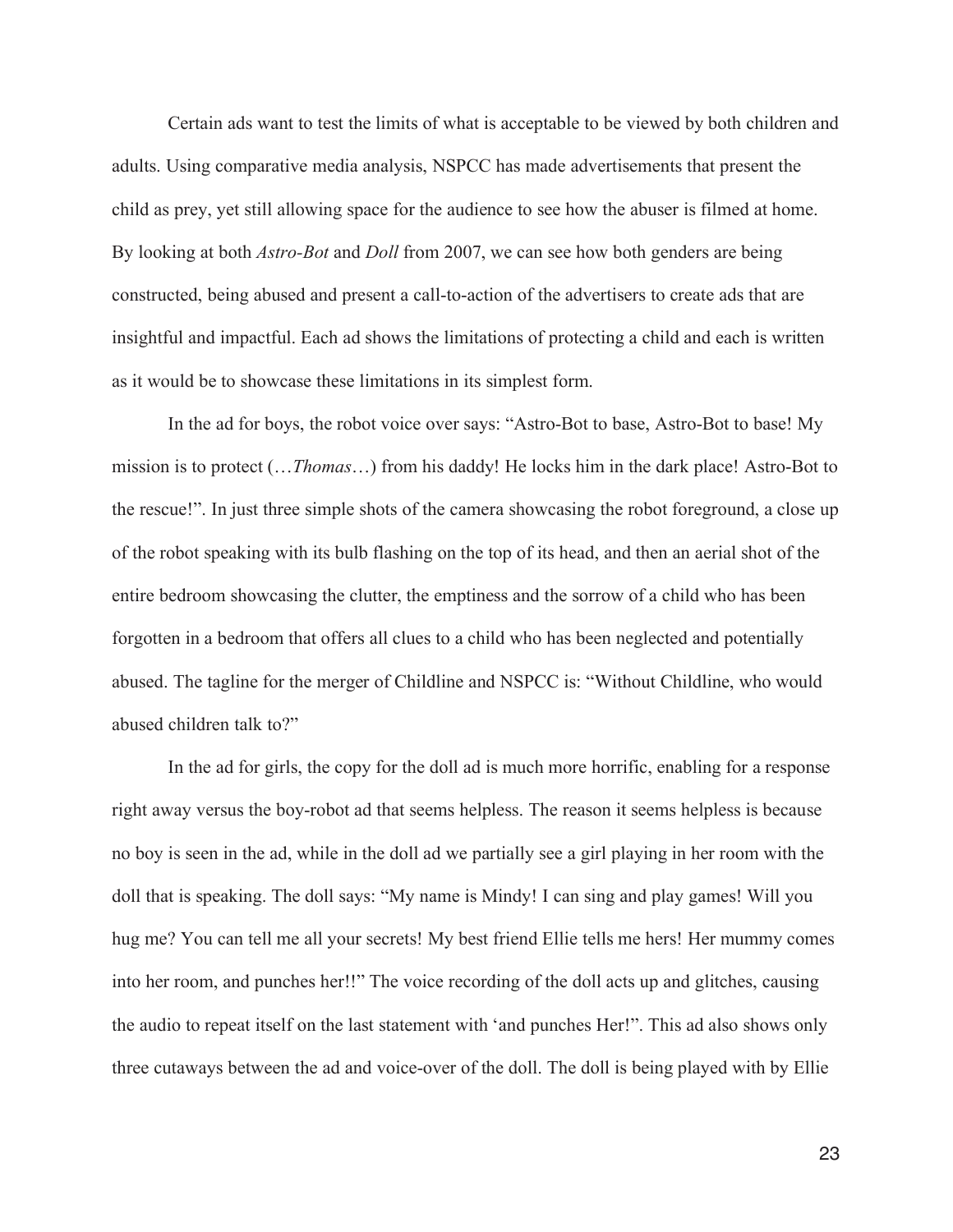who is partially seen playing with a stuffed rabbit and the doll. The next shot cuts to a close-up of the doll and the artificiality being shown offers a stale-facade that a child can speak to and imagine that they will be their best friend. The last shot shows the entire room with barely any signs of her being abused in the room, yet the child is called out of the room so the ad could be implying that the abuse of the mother punching her would not be seen in the beautifully sunlit room.

 Both ads present a crisis for children with the tagline from Childline, yet the ads still are shocking by having the toys talk straight to camera and imply the necessity of helping these children by also asking us to call the hotline if we, the public, have questions. Both ads also have a website to help these children and countless others shown and said by an older-male's voice over. The website is given during the last few seconds of the ad and while these two ads from NSPCC are alarming and startling from the copy written for them, for some ads that the NSPCC has done the idea that less is more is much more impactful.

#### **The Contrast of European to American**

 European charity advertisements are quite different from American public service advertising, but the difference lies between how far a public service or charity should go in order to make their point. According to the Advertising Standards Authority (ASA) in the UK, they wanted to crack down on how audiences (specifically children) were handling the tough advertisements and what families and television standards can do in order to not cause stress for families. American and European, televised and printed advertising, use all the cinematic tools that we would expect from a well-crafted film. Audiences go to see a well-crafted film but how do audiences watch a well-crafted commercial? Advertising is in a very interesting moment of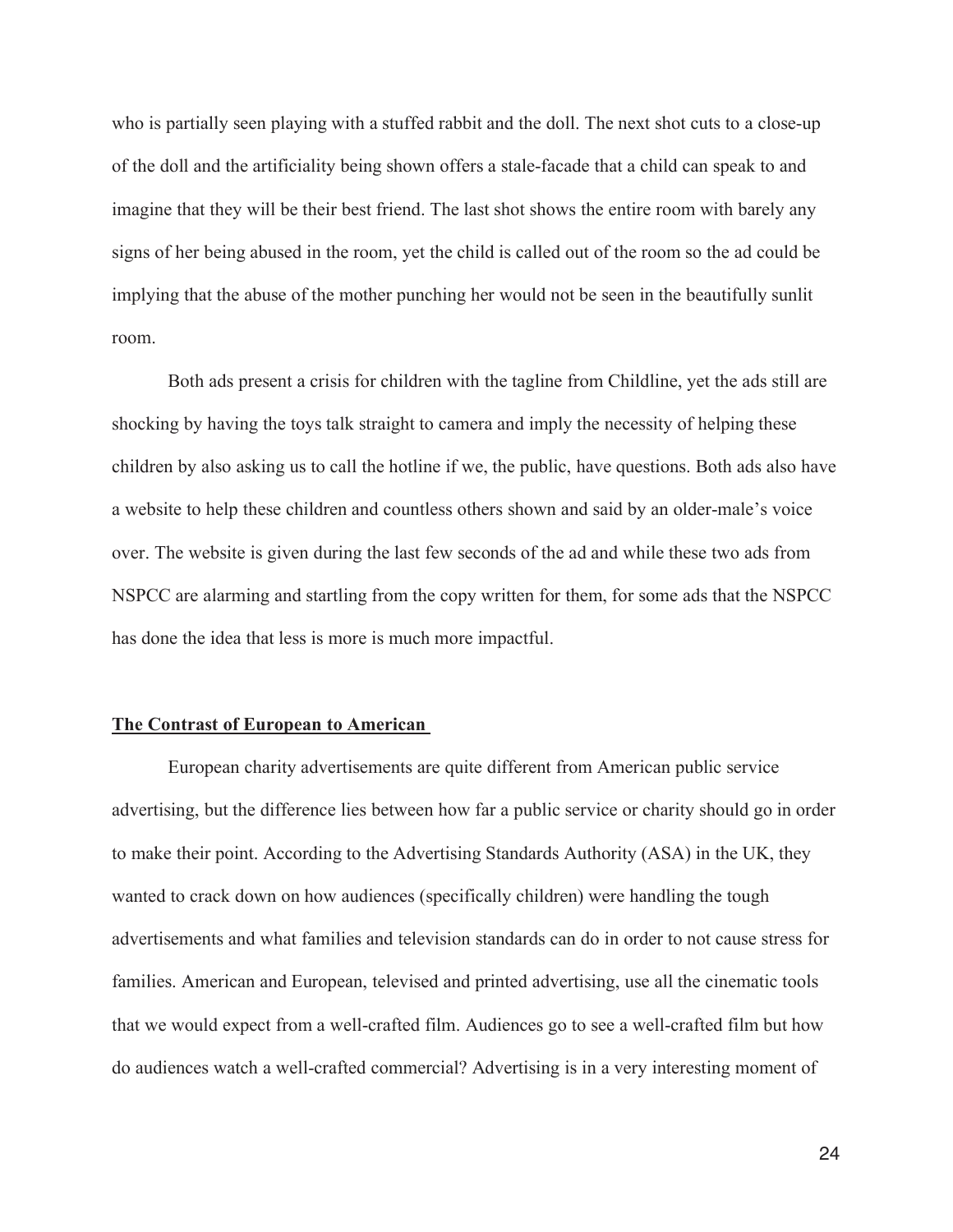time, having multiple conversations with their customers on separate and different platforms. One conversation is being made off YouTube while another conversation is happening from the product placement in reality television shows, or cheaply made television. A jingle is made from the diluted and familiar pop song while another slogan is being plastered on a bus shelter presenting an interactive space for someone to relate, have fun or be spellbound by the effects created in the space of the bus shelter. Advertising is selling ways of living and ways of being in society because we must adapt to the complex community of consumers and customers. So how can public service advertising change with the evolving platforms between print, television and the digital realm?

 Some advertisers and campaigns have tried new ways of being seen. Advertisers have understood that they are constantly finding new forms to stand out in the digital, rhizomatic universe. While viewership and audience attention spans begin to decrease when the space for watching an advertisement occurs, these content creators are aware of how to approach the ad, in its placement of the person viewing this media and viewership of who is being presented as the subject. The 2012 charity ad from SamuSocial de Paris entitled "A woman's Nightmare" is one example of the discussion of power, held within the hands of the viewership-the audience. At the beginning of the ad, text appears on the screen and shows the website up for two seconds, under awomansjourney.com, the website leaves after two seconds on the screen and then text appears stating "On May 31st (of 2012), if the women's emergency shelter closes its doors, homeless women will have to sleep outdoors." We then look at one of many instances of how this would look. The ad follows a woman (who is pictured as homeless) and we see her with all her belongings. She asks two men she sees on the street for a cigarette and they hassle and harass her. She is then aggressively fondled and just about to be raped out on the street, in a subway-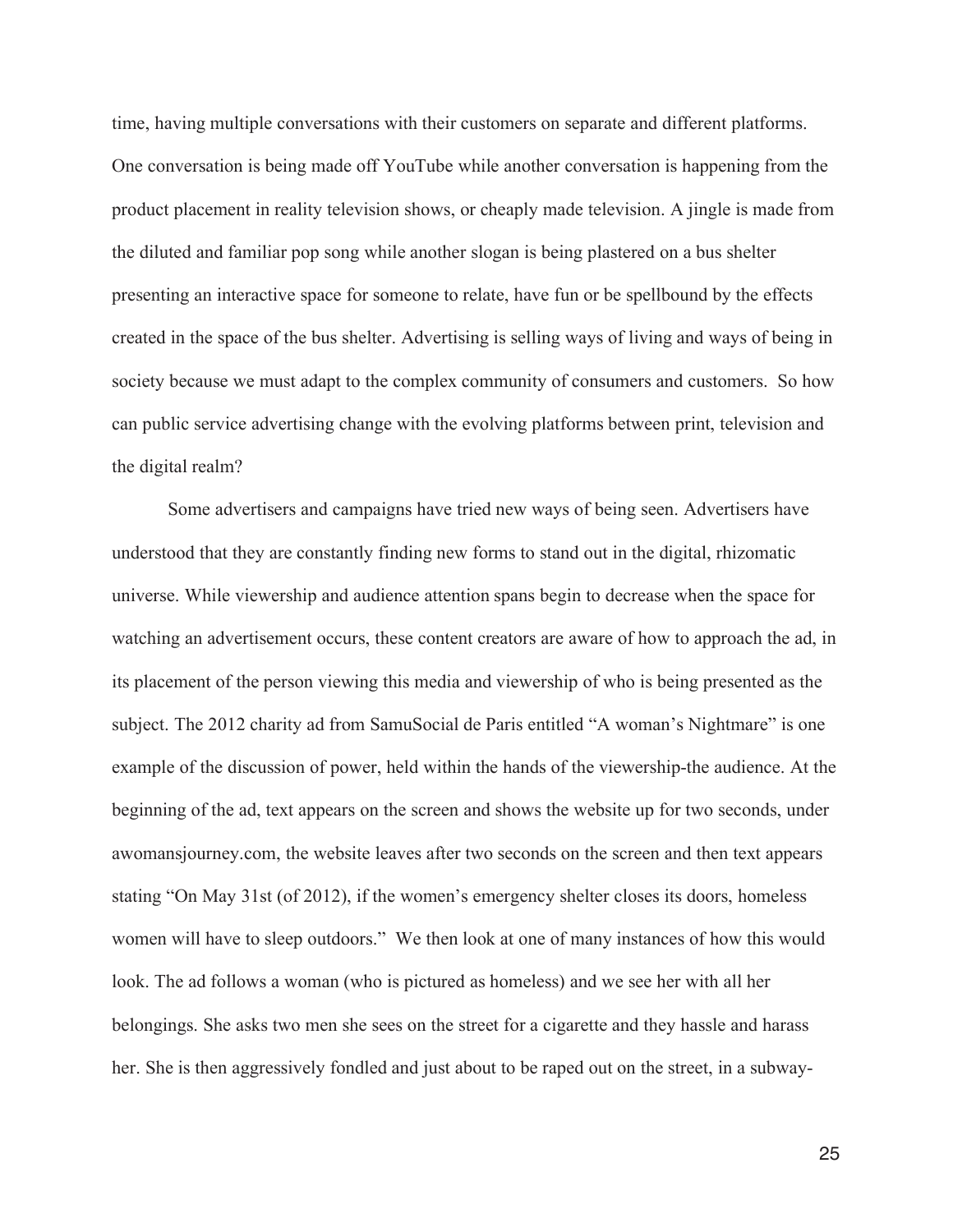tube shelter. As she fends off her attackers, we watch her run for her life. We follow her through a section of Paris and watch as the two men run after her, done beautifully with properly lit corridors and frantic filmmaking to bring out the tension and horror that this woman could face. We then see her leaving the subway-tube corridors into the street and running up to the women's shelter.

 As we see her through the glass banging on the pane and pleading for safety and help, a box on the ad comes up towards the bottom left saying, "To keep the shelter open, please share the petition." The box has a 20 second timer for her to come into the women's shelter. Text then appears on the screen stating: "if the viewer does not share the petition to keep the shelter open, this is how the film ends". The ad then picks up 13 seconds left with the petition clock running out of valuable seconds to help this defenseless woman. We see the woman carried off by the two men who chased her out of the subway-tube, pleading to be freed and fighting for her life. The film then shows what would happen if the petition is shared. As the woman runs up to the shelter, a mouse goes up and clicks on the petition to be shared. At the twelve-second mark, the petition box fades away and the film looks brighter to insinuate the change in possibility. A man who works for the shelter comes to let her in and look upon her attackers. The ad then dissolves and shows the website again for about four seconds on screen.

 The way this online ad was directed pro-bono by director Frederic Schoendoerffer, Duncan Macleod of Inspiration Room writes: "18,000 signatures were shared on Facebook and Twitter during the first week. On the tenth day of the campaign, Samusocial of Paris received a mandate from the government announcing that the shelter would definitively remain open". The power of a well-crafted advertisement is understood through the power of both the problem and the potential of how to tackle the issues to the masses witnessing the problem, maybe through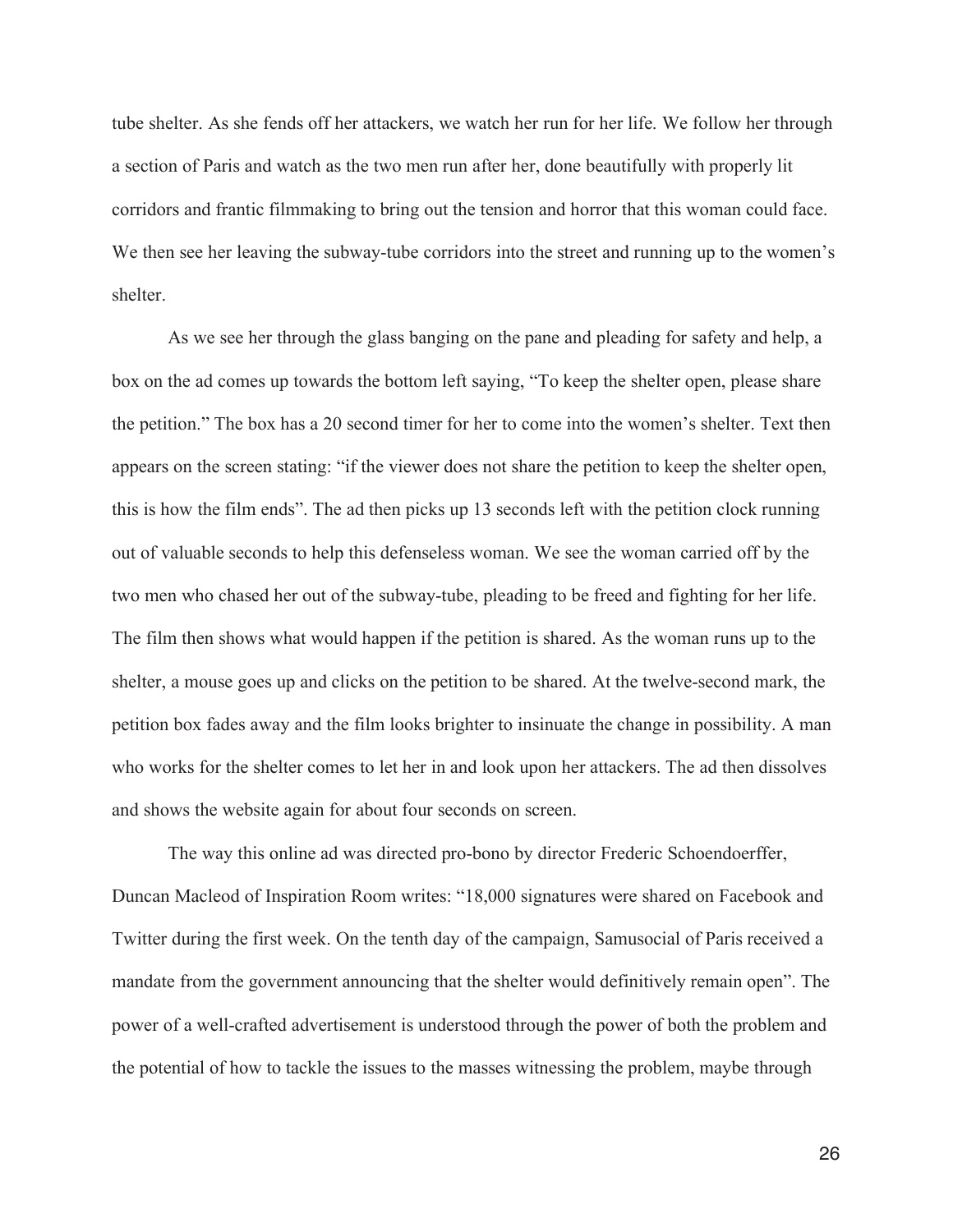cinematic expression or through factual and fast advertising, never discounting the possibility of what the problem can be from the response of the viewers. The persistent persuasion by charity groups and non-profit organizations is all meant for the viewer to find some sort of heart with the message being presented. The possibility within a powerful ad means the viewer will be able to respond and let the ad have its own presence on screen, having the audience understand through the persuasive tools that cinema has to offer within the short amount of time.

 Advertising seen in the UK presents ways of looking inward on subject material that, for some, is hard to digest. While the United States has presented media and advertising that makes us take a step back to pay attention, the UK has presented advertising that seem to make bigger waves onto the public. The American public should be able to be shown these harsher, bolder slices of artificial reality because the ads themselves really do stop you dead in your tracks to pay attention and to be shown something you never would have seen prior in advertising. The UK examines how social spaces become scary and horrific, such as: spaces within the home, settings that we walk through in our daily life and re-represent these memories and flashbacks to revisit and re-recognize. The ads in the UK often show the horrific nature of domestic violence towards women, fire safety, child abuse and neglect, as well as the dangers of distracted and/or drunk driving. The television ad can act as a play, performing tragedy, comedy and horrific moments with a cinematic-dramatic quality but only if we trust our advertisers to have full control of what audiences can be shown, especially children and how persuasive the cinematic text can do.

 Kids Company presented a well-crafted ad that was simple but thought provoking by bold cinematography accompanied by a video-recorded voice of a small child. The script is simple: "See where I live. See where I sleep. See what I eat. See where I play. See my teacher who doesn't see me. See where I fall. See the doctor who said everything will be alright. See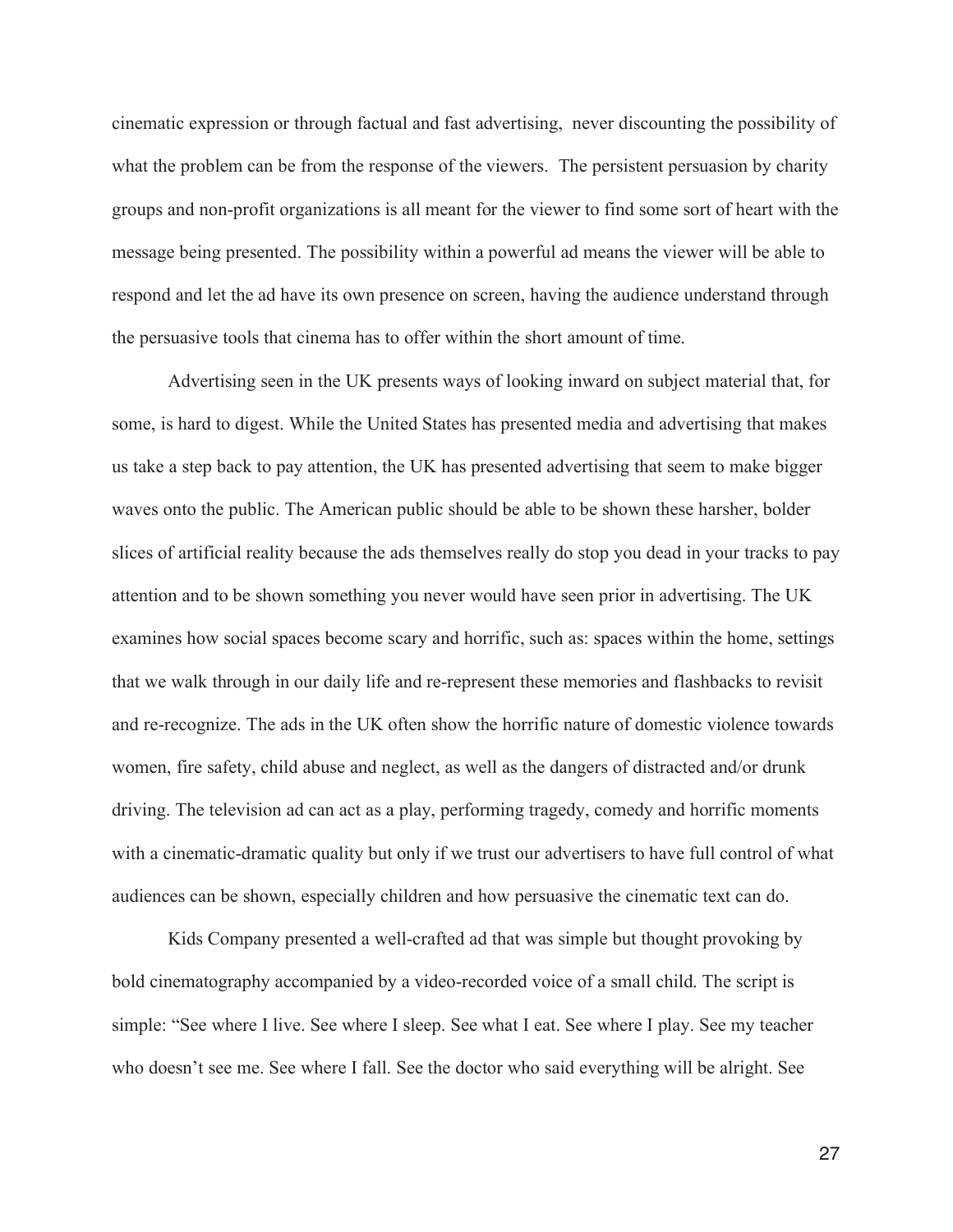where they've put me when I've been bad. See the social workers trying to get in. See where mum pushed me too hard. See the ambulance that comes. See the policeman. See the neighbor's flowers. See the news. See the politicians blaming each other. See the inquiry they order. See their report. See where it goes. See it happening all over again." This type of cinematic simplicity offers the viewer of the ad to see the tactful way of displaying the synchronicity of both artificial realism and situational experiences. The experiences faced by this young child presents truth in advertising while also dancing on the line of re-representing reality. The quality of this ad is tarnished because of the scandal associated with this now defunct charity organization.

#### **Contemporary US Advertising**

 If reality is often artificial yet still employing the situational experiences that many can comprehend within the space of the advertisement, does it hit too close to home to sell a product or does the quality of the ad begin to shrink from its overstepping of invisible but all-knowing boundaries? In the essay by Thompson and Ferestad, they write (about shock advertising) that "modern day (US) shock campaigns generate substantial stigma by creating 'grotesque creatures' of drug users" all knowing that "most anti-drug campaigns fail to make a significant impact on the intended audience" (175). For a campaign like Montana Meth Project to use its strategy within the media-based campaigns to be aimed at the youth who are interested in exploring with this drug, their research states "addressing the impact of such campaigns (MMP) on other populations is virtually nonexistent" (175).

 How does the advertisement approach many audiences at once, by understanding where their target audience will be achieved yet also hitting other demographics who might be seeing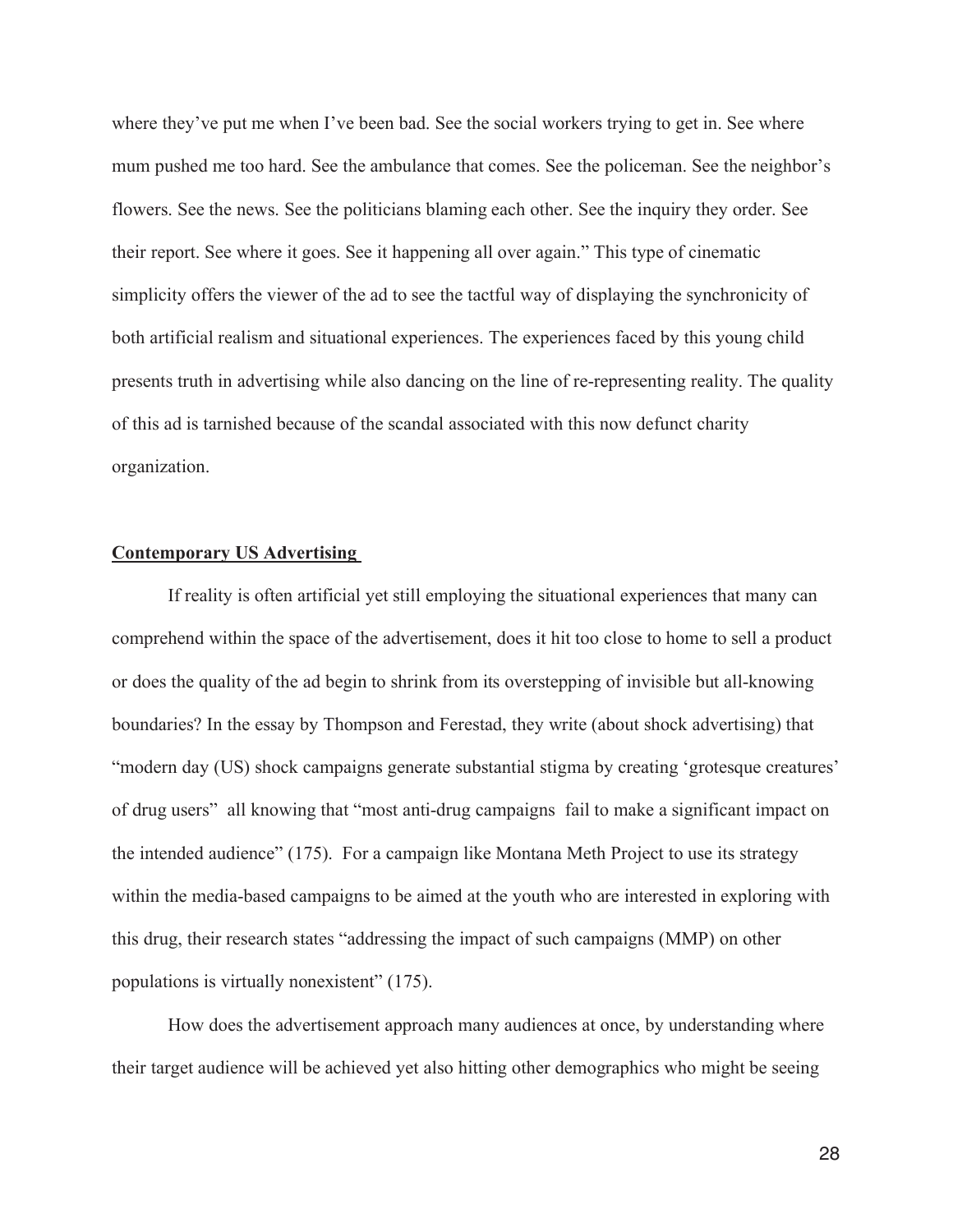the same media? An example of an US campaign that needed to be fully realized and seen by the American public was the placement of the No More campaign during Super Bowl 49. No More, a campaign and "NFL's anti-domestic violence organization", showed its first 60 second spot in 2015 and it came at a perfect time when people were huddled around the television absorbing messages about razors, the newest truck and beer. The public service advertisement was about domestic abuse, an issue that plagued the 2014-2015 football season in large part because of the domestic abuse indictment of Ray Rice. Taken from an actual 911 recording posted on Reddit, No More's 2015 advertisement was needed to showcase the horrors that women and others have gone through during the thrill and evil excitement that can result from overtly masculine energy when watching something like the Super Bowl.

 During the advertisement the audience experiences the woman on the phone after dialing 911. The camera is acting as her eyes, observing what she lived through and her understanding the eggshells that she is walking on by calling 911. Shot just like documentary footage, the camera relies on the space to become a character just as much as the woman on the phone is. The tension presented in the space presents realism that connects us to the person calling for help. Staging the phone call as an order for a pizza, the dispatcher keeps the woman on the phone for as long as she can before becoming certain that the predator is picking up clues. The imagery staged in front of us looks like an investigative scene of the crime, shot with tense realism and presented as mirrored images of a home. Half way through the ad, at 0:29, we are seeing the television playing in a bedroom-den like space and the silhouette of a figure watching television. Not until then did we picture another person in the space. This image is paired with another image of a wall either punched in or a possible head slammed into it which leaves a mark in the drywall, shown at 0:37.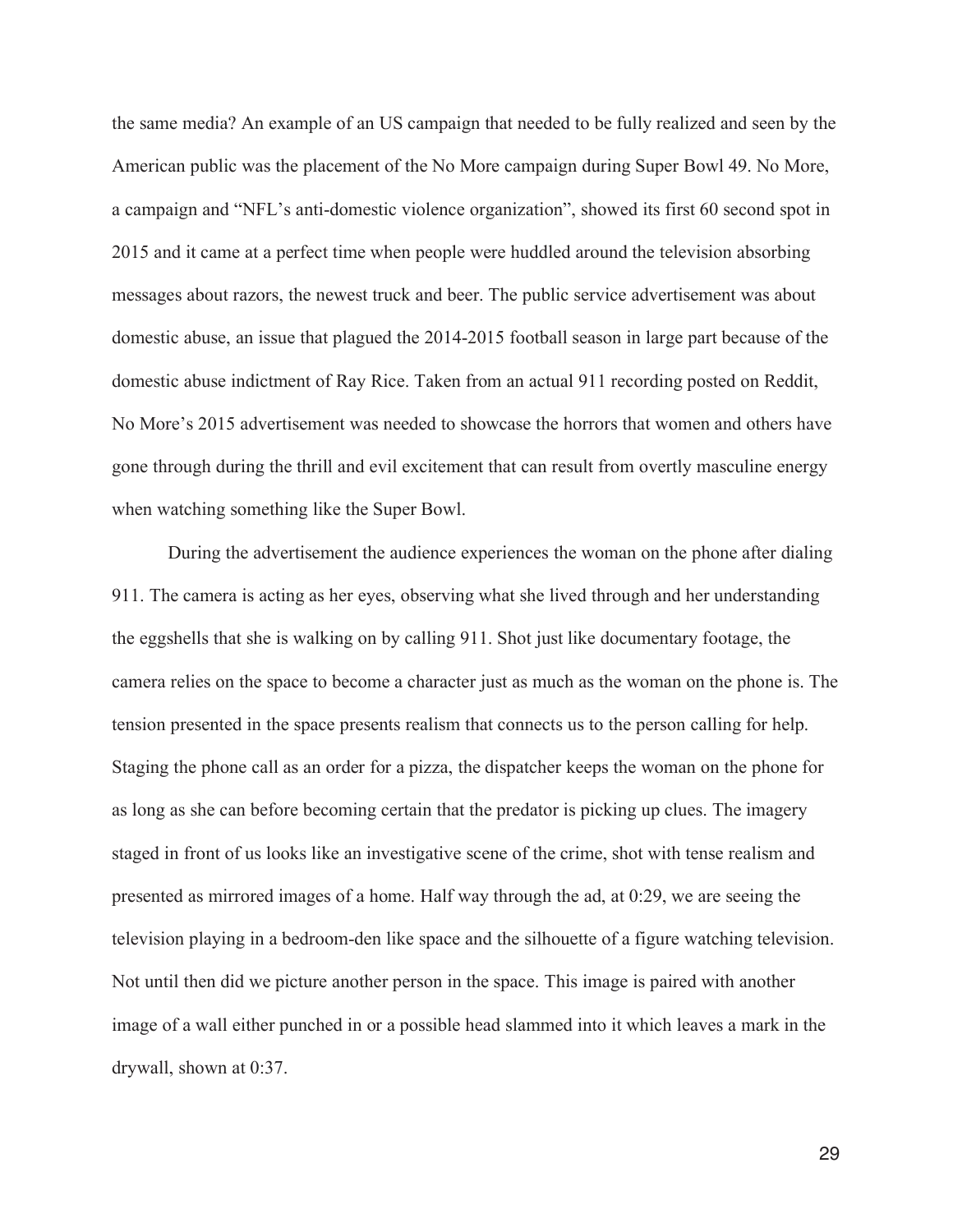Visually the ad is quiet, somewhat confusing at the start because we are unsure what we are watching. Faded with a tonal quality of light blue-grey the horrors within the home are presented as monstrous but it isn't until we see the shadow half way into the commercial that we realize the monster lives with her. The ad starts out as if she is by herself and the perpetrator has left the space. The strategic move to keep him in the house helps the viewer feel the woman's fear as she is on the phone. U.S. advertising has made strong strides to ensure this type of public service advertisement can get airtime. Interestingly, in Europe, this type of advertisement would be considered tame. The delayed response of strong powerful advertising has been a concern of mine. This delayed response through American advertisers, creating content against invisible lines by not smashing through the proverbial glass of shocking the audience. By allowing no form of shock advertising into the American psyche lets us stay behind and keeps us in the shadows instead of living in the light and staying contemporary with other countries out there. We can do so much more to appeal to the masses by using stronger forms of advertising to the United States about the epidemics plaguing our country.

#### **Conclusion:**

 Television's role in viewing media has been accessed as a space for binge-watching that can become tired and listless. An active audience can help us understand what we are watching on television, but shouldn't we also recognize the faults in the system throughout the 20th century? How have the faults of commercialized television, by not addressing "viewers as citizens rather than consumers" (320, McCarthy), contributed, in fact, resulted in the problematic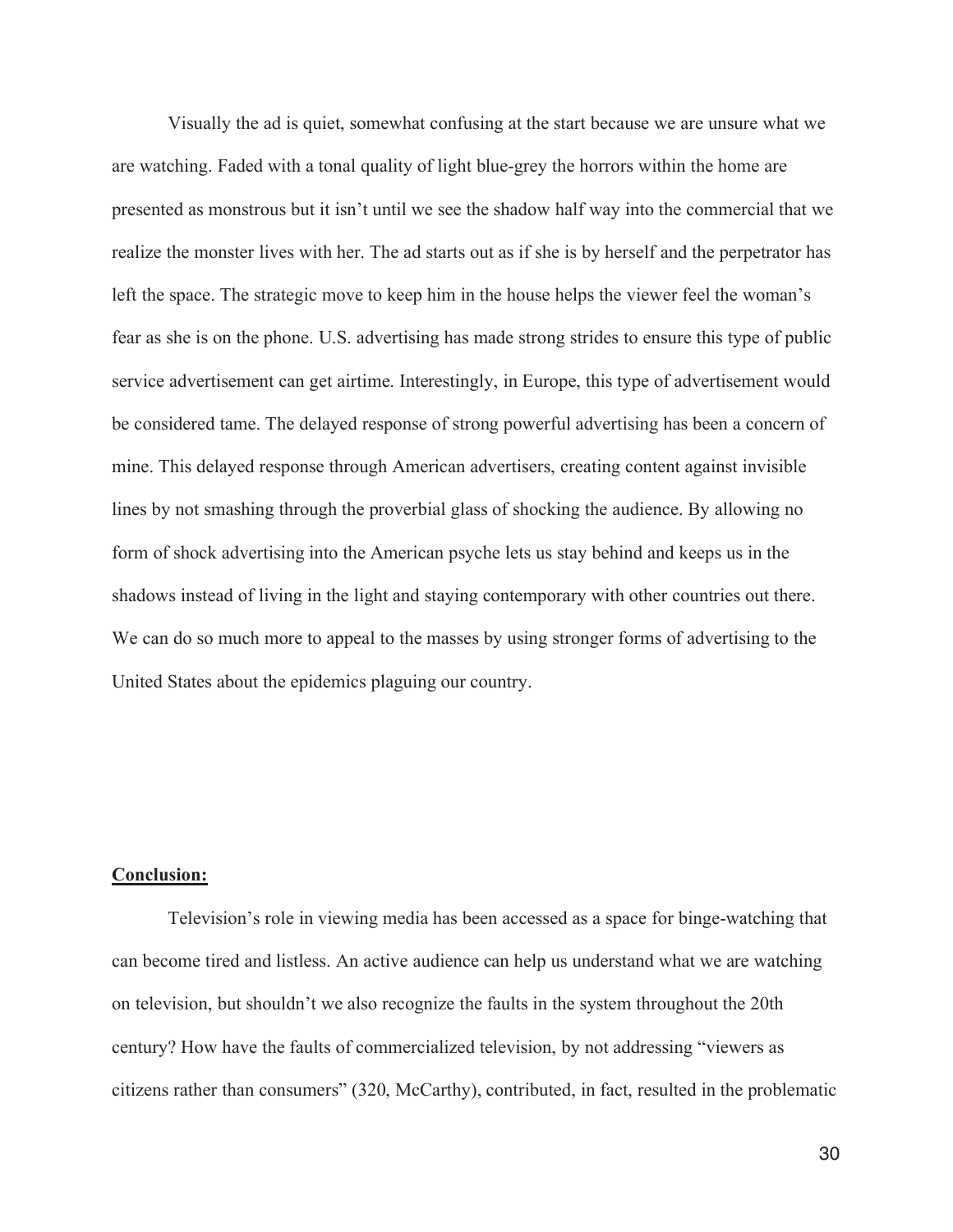ways in which audiences approach the form today? Have we forgotten that advertising presents re-representations of the world, once fascinating and knowledgeable but now full of antiintellectualism to sell the latest trend in clothing or food? How we watch television and advertising depends on how you consume the media presented to you, the viewer. Sut Jhally in his text states : "The visual images that dominate public space and public discourse are, in the video age, not static" (203). By this statement, we have to create the discussion of how cinema and advertising come together and thrive in a world full of print material, billboards and the power that advertising has as a two-dimensional format. The impact that advertising has grown into as a cinematic video experience has grown out of the tube of television and become its own entity persuading and captivating audiences young and old by its devilish power and scintillating strategy and jingles for you to remember a product and it's whimsy that it will add into your life.

 Advertising uses the fantasy within storytelling by reflecting itself as if it is a mirror, shining from within the culture onto the consumer. The mirror has two faces and each face is being shown through the construction of an ad itself. Depending on where you're standing, you are able to see both outlets of sight, as the media consumer and as the content creator. The culture of every decade from the 1940's to the present day looks upon advertising in new ways in which the advertisers are understanding people, placing themselves in the I-status where the self becomes analyzed and looked upon. While there are techniques of freudian thought in how the "I" is brought into the gleam of advertising, the I-state always wants the consumer within the self to approach the product knowing this product was made for them.

 While the "I" becomes apparent in how the culture consumes the commercial product, we then have to question how advertisements like the public service announcement often are rerepresenting what society truly wants. This is when the consumer's emotions become first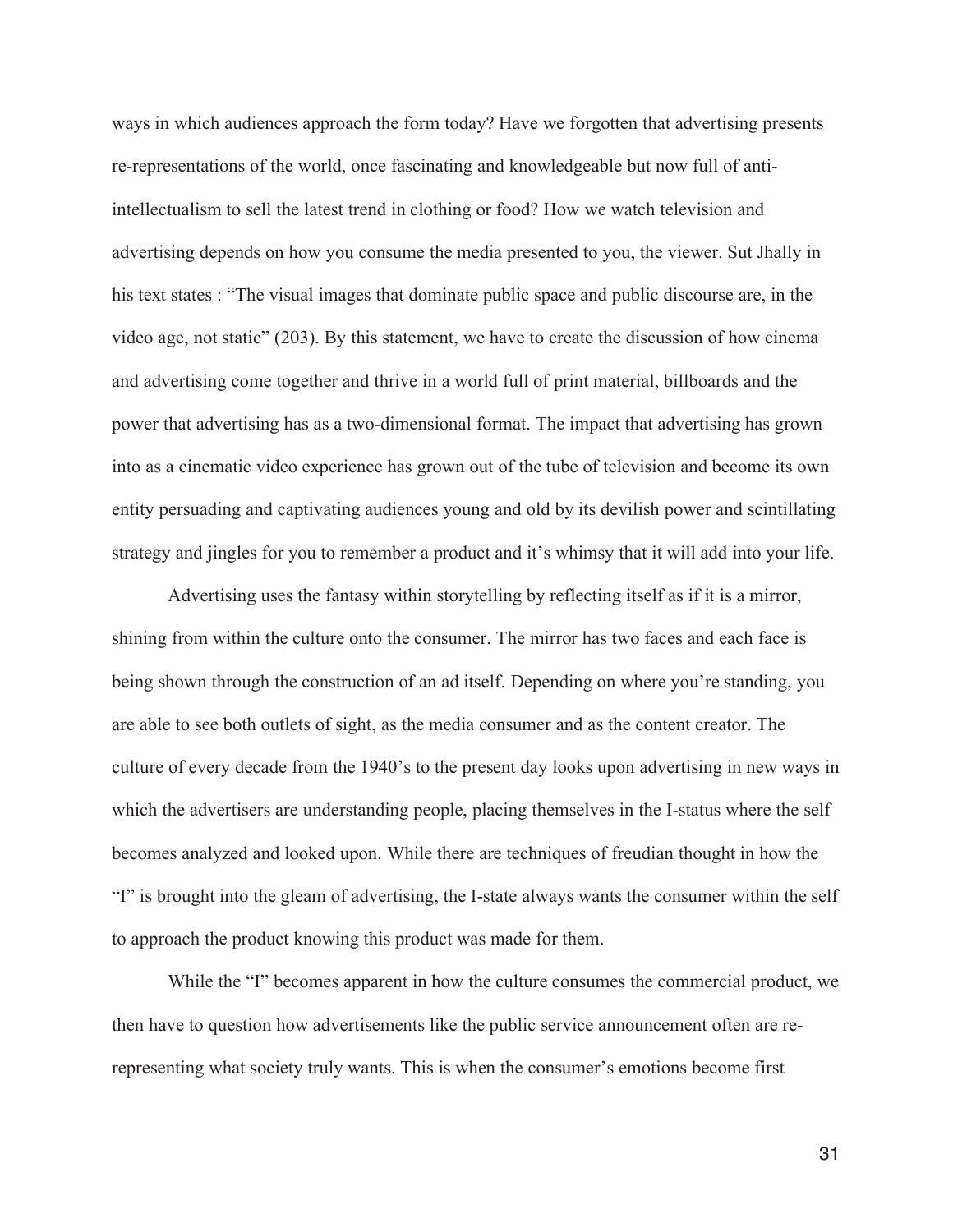priority over the consumption of goods. While we aren't consuming a good like bread, butter or a pair of shoes, we are using the money we have extra of to help out a service that seems to need help from the consumer to stay afloat. From drunk driving to smoking, from addictions to abuse, we are constantly living in a world that is closed and hidden behind venetian blinds, yet advertising wants to shine a light on these issues and present the silhouettes that are often hiding in plain sight. Advertising appeals to society from the simplest ways, with showcasing abused animals to then highlighting the display of children's hospital as inspirational and adorable to pull at your heartstrings. While this works for the display of money-handling and bringing topics of importance to the table, it lacks the truth in advertising; this form of advertising comes off as cheap and constantly reproducible. What makes these ads work is that they let the audience find the feelings inside of themselves. Advertising is meant to sell a feeling, not just the product itself. If both the feeling and the product are sold to the customer and consumer, then the advertiser has done their job.

 Advertising, written in the book *Ads, Fads and Consumer Culture* by Arthur Asa Berger, states: "Advertising tries to attract attention to, create the desire for, and stimulate action that leads to the purchase of products and services advertised...that is, advertisers hope to convince, to persuade, to motivate, and most importantly, to get people to act, to do something" (7). While this is the point of advertising, advertising is an ever-changing climate that is adapting to what the seller wants, may it be sensuality to how men or women are photographed to entice the audience. Advertising understands its mode of becoming too complex for the viewer but complexities are needed for a commercial to belong in the popular culture cannon, especially when they make an impact. The 1984 Macintosh commercial, seen as an important stepping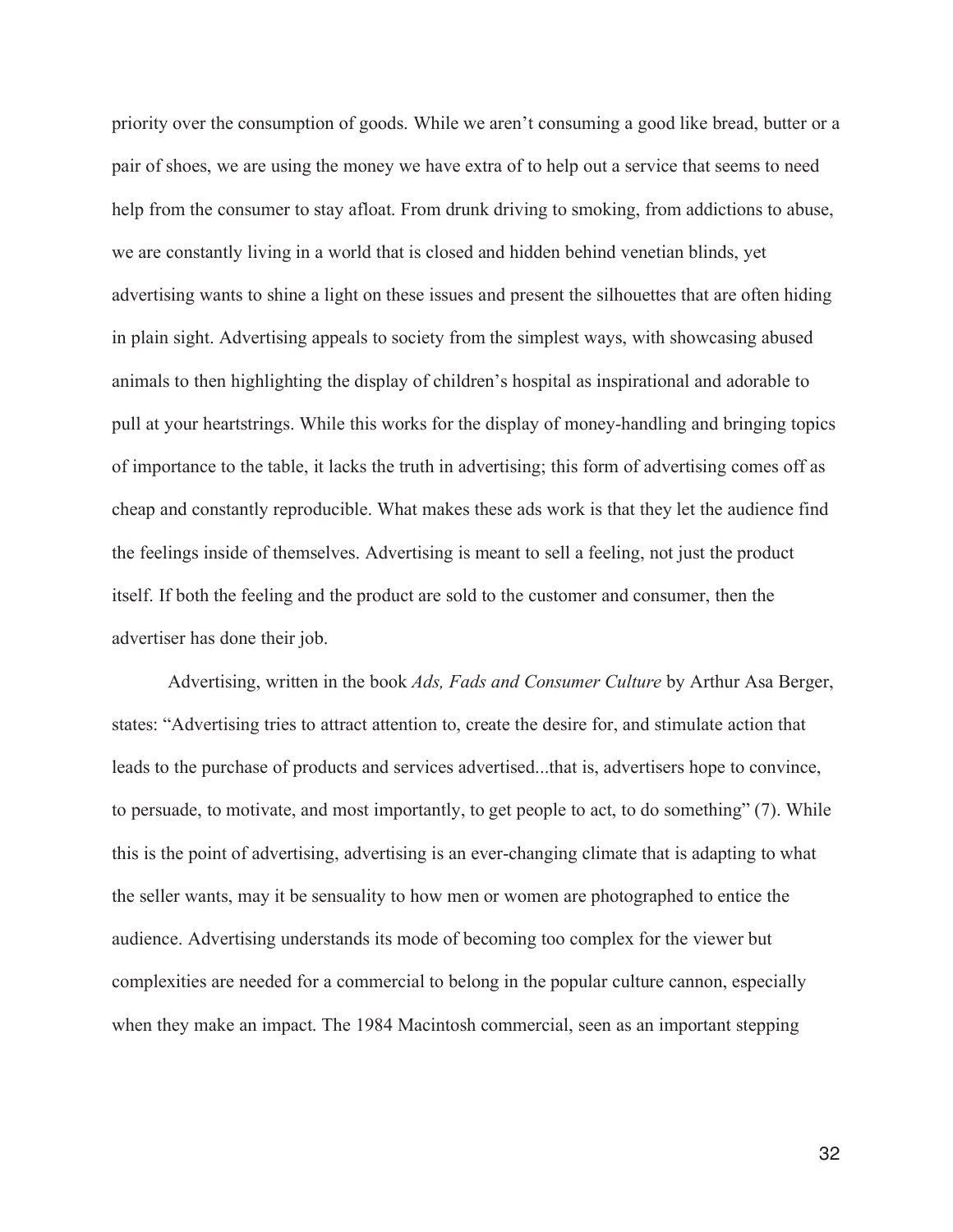stone to understanding image-based text within the semiotic field, outlived the 1984 Super Bowl game and is still looked at with a staying power of 35 years.

 In the text *Images of Thought and Acts of Creation: Deleuze, Bergson and the Question of Cinema* by Amy Herzog, she writes: "to designate images "time-" or "movement-" runs the risk of remaining merely descriptive if one does not fully grasp that the distinction between the two is neither a question of form nor content" (3). This conception of cinema with movement or time attached to the advertisement, or cinema in Amy's case, is that advertising for the television screen is in its most-simplest form, a small film. The need for us to dissect the use of time, or movement, in an ad like the 1984 Macintosh ad is pertinent to the way an ad can shock us into how the aura and perception of the ad can present itself as new and thrilling. Advertising should be doing this at every possible second it can afford to. Our need for advertising to live up to the momentum that the 1984 Macintosh ad presents is crucial to my argument. Advertising can not sit on the sidelines anymore, and it needs to pack a punch and drive home the message it wants to send out to the public with a fire inside its belly. The messages broadcasted to the mediawatching public need to be presented with accuracy in strategic planning and marketing on top of creating a piece of thirty, sixty or ninety-second advertising that surprises and entices audience viewership.